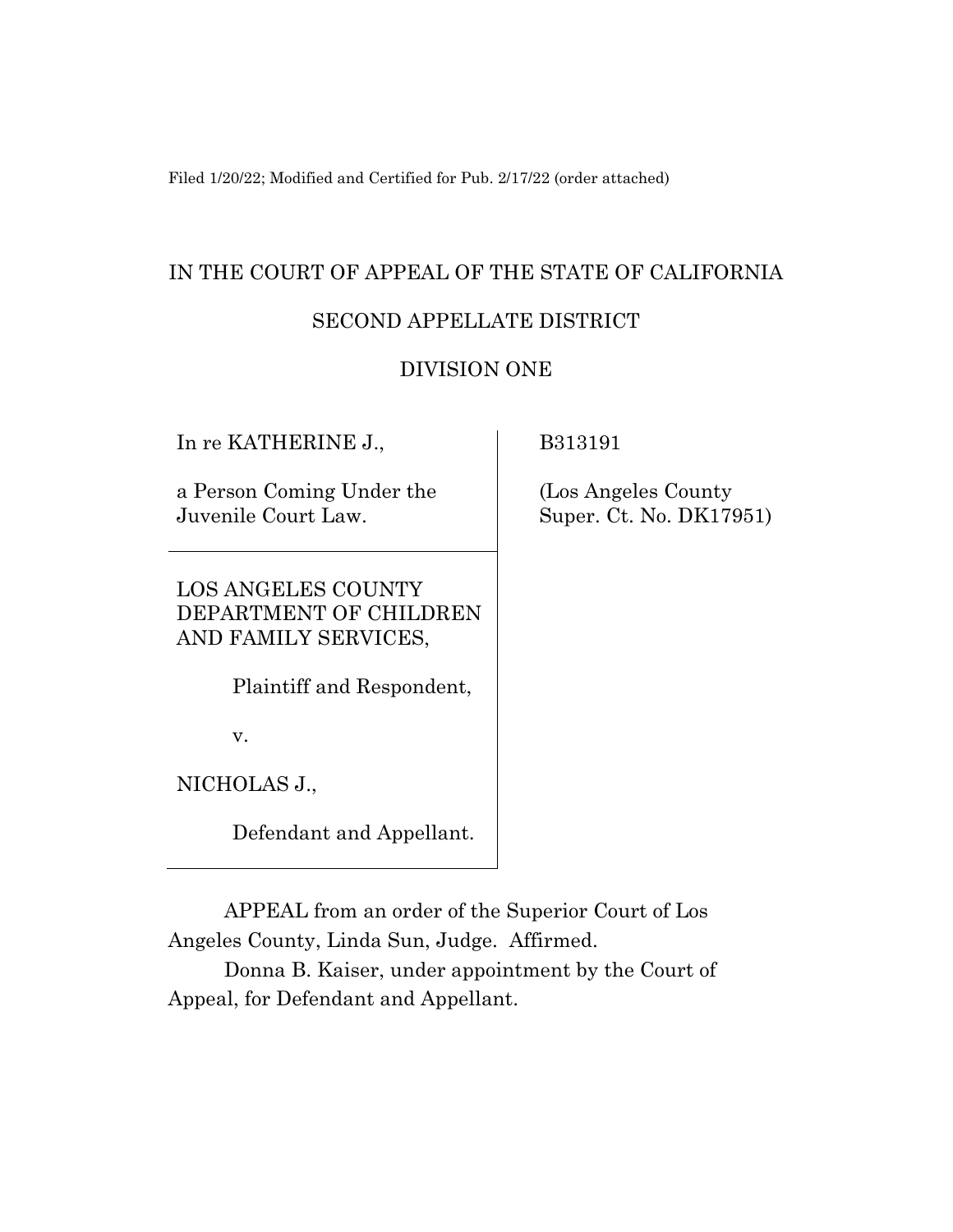Rodrigo A. Castro-Silva, County Counsel, Kim Nemoy, Assistant County Counsel, and Peter Ferrera, Principal Deputy County Counsel, for Plaintiff and Respondent.

\_\_\_\_\_\_\_\_\_\_\_\_\_\_\_\_\_\_\_\_\_

The question raised by this appeal is whether the juvenile court properly concluded that Nicholas J. (father) had failed to prove that a "beneficial parental relationship" under Welfare and Institutions Code section 366.26, subdivision (c)(1)(B)(i)**<sup>1</sup>** existed between him and his eight-year-old daughter, Katherine J., when terminating his parental rights and freeing Katherine for adoption by her maternal grandparents.

Katherine was in dependency court for five years—more than half of her young life—while her parents struggled with significant ongoing issues of domestic violence and substance abuse. Following multiple failed efforts at reunification, the juvenile court eventually terminated services and, thereafter, terminated the parental rights of both parents,**<sup>2</sup>** rejecting father's beneficial relationship argument.

In order to avoid termination of parental rights, the statutory beneficial relationship exception requires a parent to prove three elements: (1) regular visitation; (2) the existence of a beneficial parental relationship; and (3) that severing that relationship would be detrimental to the child. (§ 366.26, subd.  $(c)(1)(B)(i)$ .) While recognizing that father had maintained

**<sup>1</sup>** Subsequent undesignated statutory citations are to the Welfare and Institutions Code.

**<sup>2</sup>** Mother's parental rights were also terminated, but she has not appealed.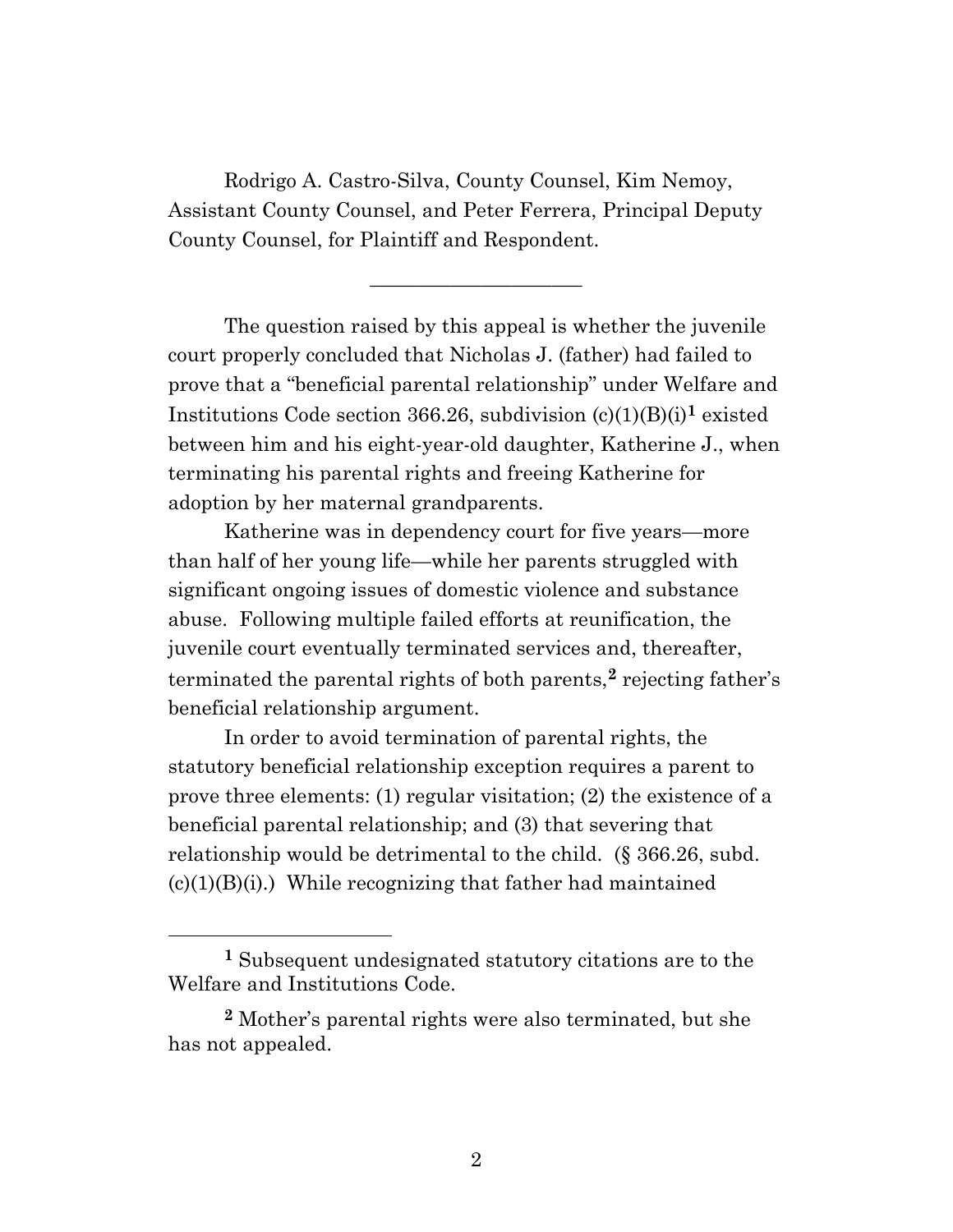regular visitation, the juvenile court concluded that these visits created only an "incidental benefit" to Katherine, that his ongoing instability had resulted in two separate removals of Katherine from his care, and that father's violent and contentious relationship with his own parents, very recent and in the presence of Katherine, had caused additional instability and trauma to her.

The juvenile court's ruling, which we review for substantial evidence, is amply supported in the record. Among other things, father's substance abuse was rampant by the time of the selection and implementation hearing. He had previously concealed a crash caused by driving under the influence (DUI) and then refused to implement protective measures for Katherine's benefit. He refused to move out of his parents' home, which resulted in a series of abrupt changes of Katherine's placement. He physically assaulted his own mother, in the presence of Katherine, resulting in multiple facial injuries requiring medical assistance, which he concealed and downplayed. Juxtaposed against this evidence was solely father's testimony about his beneficial relationship with Katherine. But that, too, was contradicted by Katherine herself who confided at times she feared father and did not want to speak to him.

Father claims that part of the juvenile court's analysis impermissibly criticized his absence as a "parental role" in Katherine's life, phraseology that was shortly after the juvenile court's ruling cast into doubt by the Supreme Court in *In re Caden C.* (2021) 11 Cal.5th 614, 640 (*Caden C.*) and subsequent appellate cases. This argument is unavailing.

*Caden C.* prohibits juvenile courts from finding against a beneficial relationship *solely because* a parent has failed to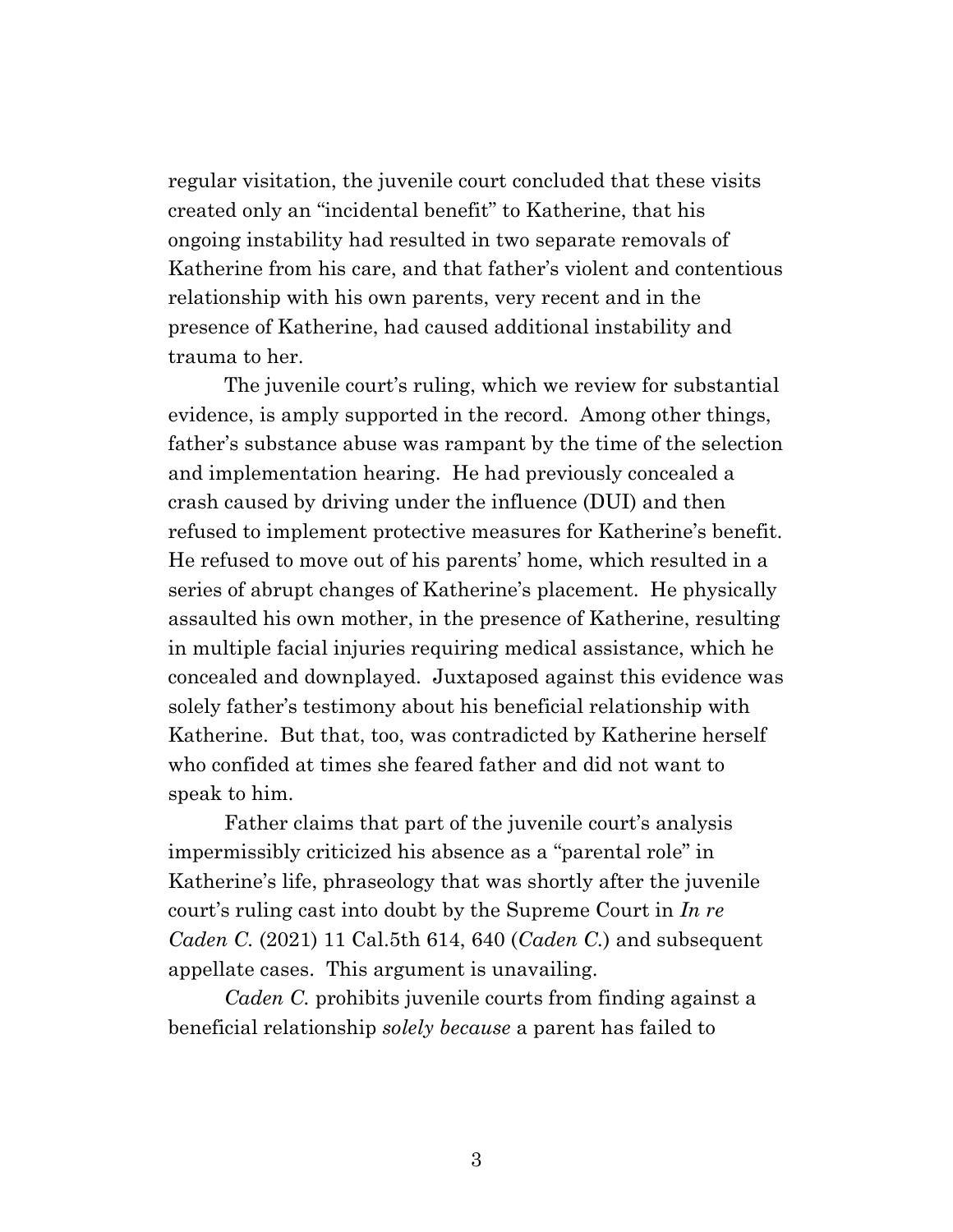surmount the issues that initially brought the child into dependency care—a standard that few parents facing termination of parental rights could hope to meet. (*Caden C.*, *supra*, 11 Cal.5th at p. 640.) But that case does *not* prohibit the juvenile court from determining, as it did here, that the *negative impact* of father's unresolved issues on Katherine were antithetical to the kind of beneficial parental relationship required by section 366.26. *Caden C.* expressly approves this type of reasoning. (*Caden C.*, *supra*, at p. 637 ["A parent's struggles may mean that interaction between parent and child at least sometimes has a ' "negative" effect' on the child"].) The juvenile court's conclusion on this issue is supported by substantial evidence.

Given our ruling on the beneficial relationship issue, we reject father's claim that he affirmatively established a beneficial relationship by a preponderance of the evidence and we decline to address as unnecessary father's second argument regarding the third prong of the beneficial relationship exception.

Accordingly, we affirm the juvenile court's order terminating parental rights.

#### **FACTS AND PROCEDURAL BACKGROUND**

#### **A. Referral and Voluntary Family Maintenance Case**

After 13 years of dating, father and Lisa G. (mother) learned that they were expecting their first child. Katherine was born in 2012. Father and mother married in 2015.

By 2016, the family was having serious problems. According to one of their neighbors, father and mother fought regularly; during these fights, the neighbor could hear father "beat the tar out of the mother."

On February 24, 2016, mother called the police after father repeatedly punched her in the back of the head. Father was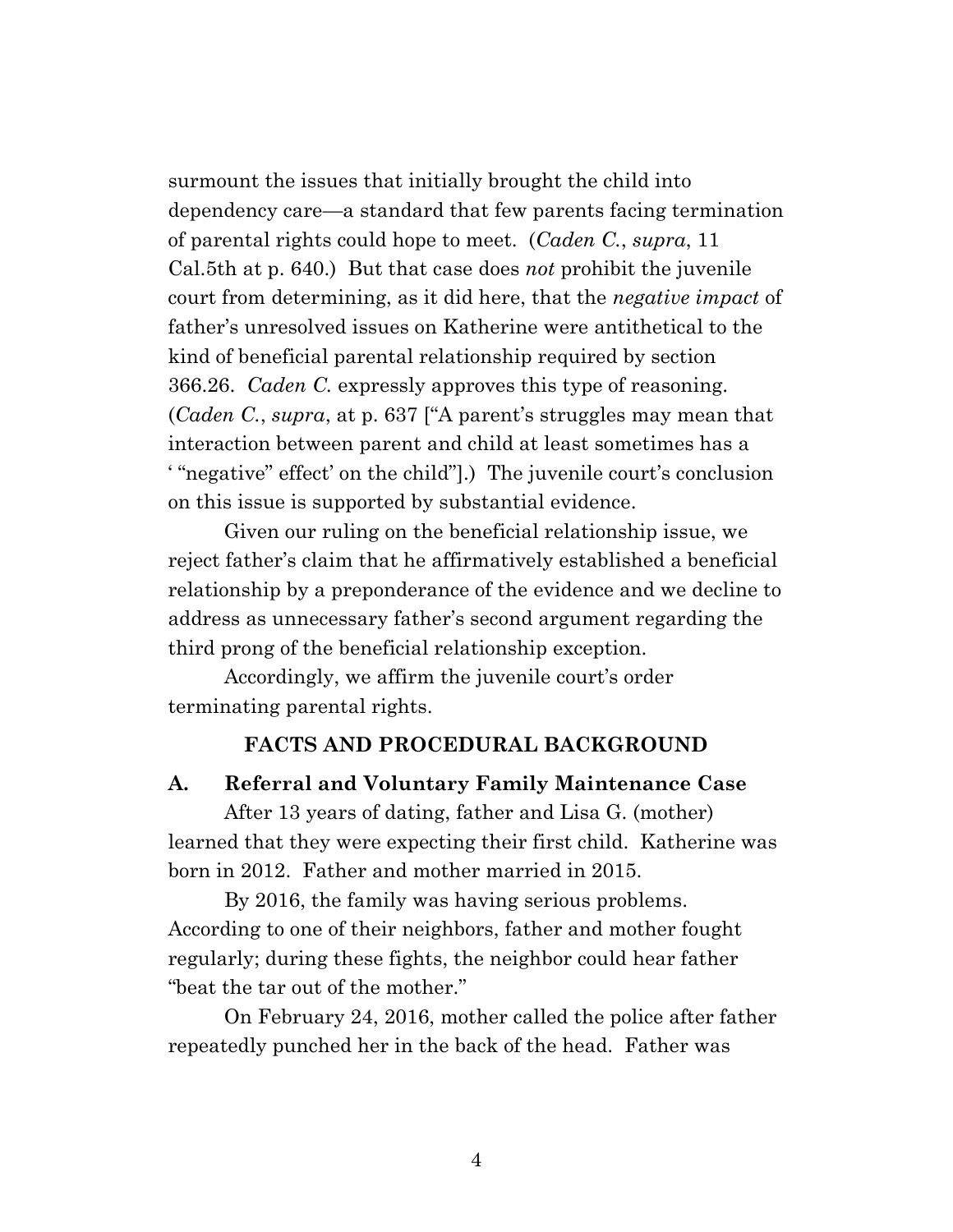arrested, and mother was granted a three-year restraining order. Five days later, a third party called the Los Angeles County Department of Children and Family Services (the Department) about the incident. The caller expressed concern about father and mother's apparent issues with mental health and alcohol abuse, describing father as "delirious" on the night of his arrest.

On February 26, 2016, the Department began investigating these allegations. Mother told a social worker that father had never physically abused Katherine, but she admitted that the child had been present during past incidents of domestic violence. She later said that she "c[ould]n't even count how many times he physically assaulted me in front of Kat[herine] and away from her. He has pushed me while she was in my arms."

On March 9, 2016, the Department opened a voluntary family maintenance case with the family to address these issues.

On March 15, 2016, the Department learned that father had plead no contest to criminal charges of domestic violence. Father reported that on March 11, he was admitted to a residential substance abuse program.

#### **B. Removal, Detention, and Initial Jurisdiction Petition**

While father attended residential drug treatment, he visited Katherine several times. Mother initially retained custody of Katherine, but ongoing concerns about her sobriety led to Katherine's removal on June 15, 2016. Katherine was placed with her maternal grandmother.

On June 20, 2016, the juvenile court detained three-yearold Katherine from her parents. That same day, the Department filed a petition alleging jurisdiction over Katherine pursuant to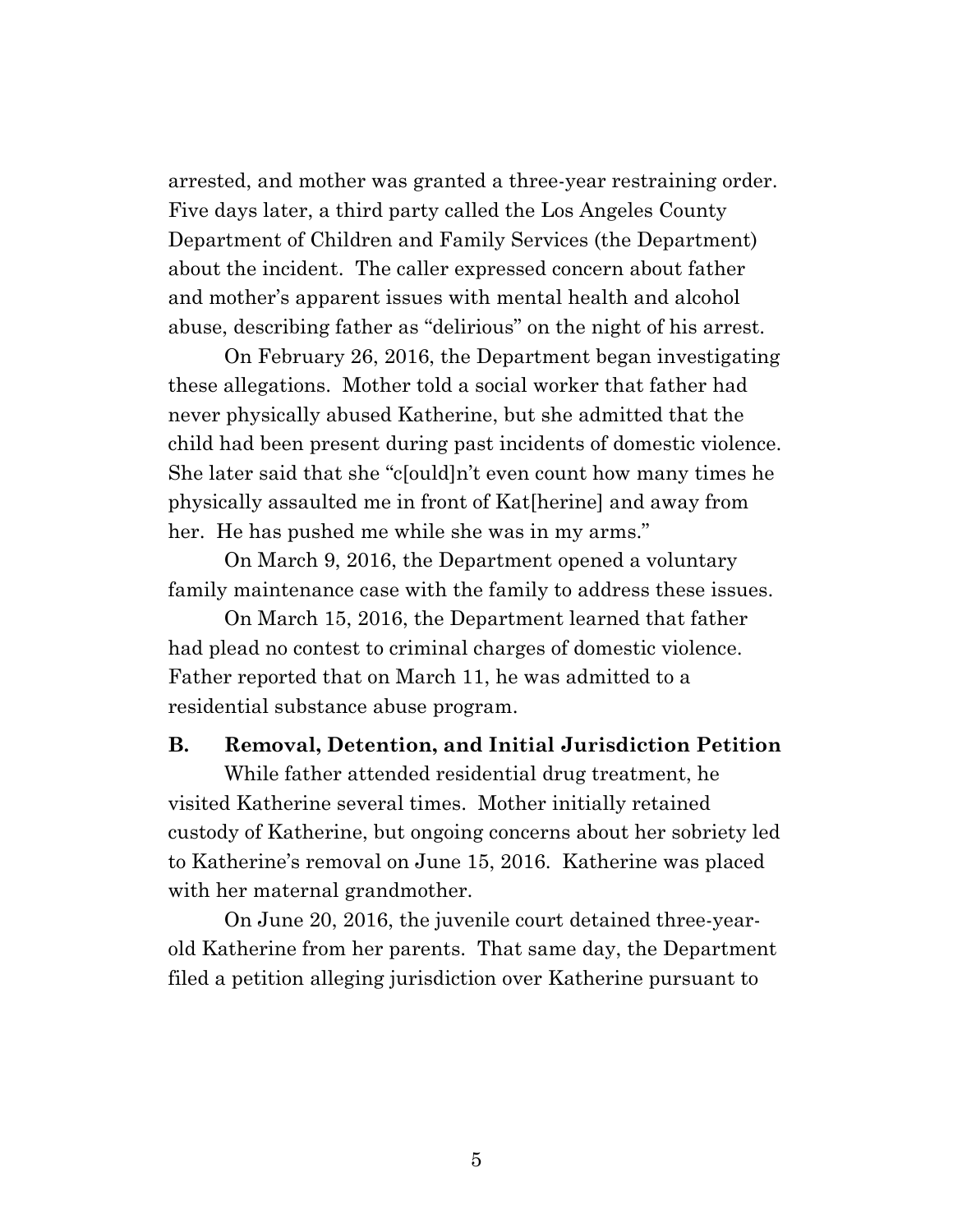section 300.**3** Three of these allegations involved father's conduct.**4** Count a-1 alleged that mother and father's history of domestic violence placed Katherine at risk of physical harm inflicted nonaccidentally by her parents. Count b-2 repeated the domestic violence allegations, contending that such violence posed a substantial risk that Katherine would be harmed as a result of her parents' failure to adequately protect her. Finally, count b-3 alleged that father's substance abuse issues rendered him unable to care for Katherine, placing her at risk of serious physical harm.

Father initially denied that he ever fought with or attacked mother in Katherine's presence. He also denied ever using substances in Katherine's presence. On July 27, 2016, however, at the jurisdictional hearing, both parents pled no contest to the (amended) petition. Accordingly, the juvenile court sustained counts a-1 and b-3, as well as another count related to mother's substance abuse. Father received reunification services and monitored weekly visitation.

#### **C. Father's Resumption of Custody**

On September 21, 2017, the juvenile court found that father had made substantial progress and granted him unmonitored visitation.

**<sup>3</sup>** This paragraph describes the jurisdiction petition as amended by the juvenile court. These amendments modified the phrasing and removed some facts from the original petition, but did not substantially change the character of the Department's allegations.

**<sup>4</sup>** The remaining two counts concerned mother's alleged substance abuse and mental instability.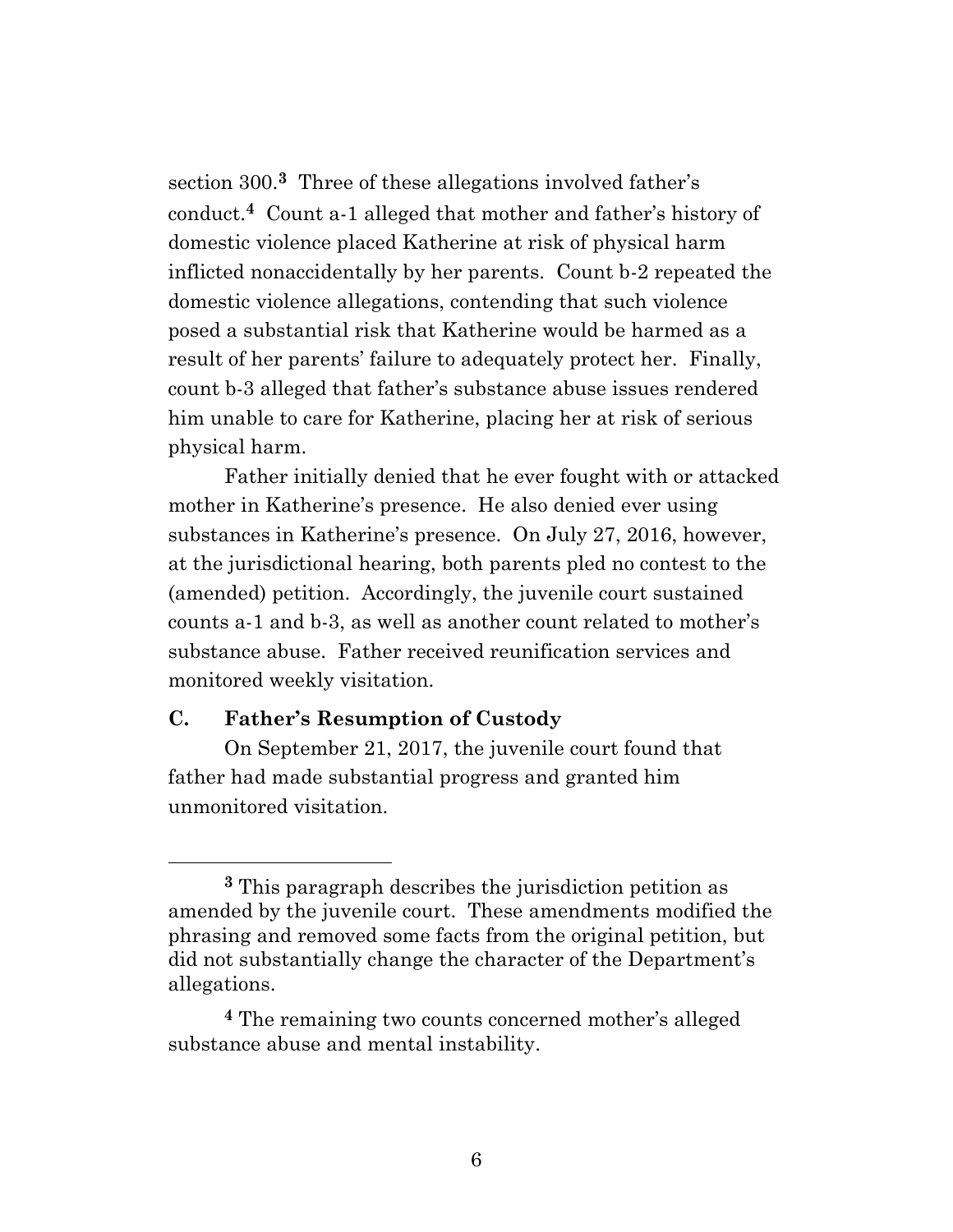On May 15, 2018, the juvenile court again found that father had continued making substantial progress towards alleviating the issues causing Katherine's removal and detention. Accordingly, the court placed Katherine in father's custody on the conditions that father reside with the paternal grandparents, continue to participate in services, and submit to drug testing.**<sup>5</sup>**

In early 2018, father started to show signs of regression, falling out of compliance with drug testing. Between March 1 and April 24, father had only one negative drug test.**6** Four other tests came back provisionally negative but were too diluted to produce definitive results.

On May 4, 2018, one day after his first overnight stay with Katherine, the Department was notified that he had tested positive for alcohol on March 22, 2018.

These issues persisted through the year; between June and October 2018, father had tested positive for marijuana five times and had failed to report for testing three times.

On June 6, 2018, father was arrested for a DUI. Because he did not report his arrest to the Department, it did not find out about the DUI until November 2, 2018. When questioned, father admitted that he had gotten into an accident and had smoked marijuana earlier that day, but said that he did not believe he was under the influence when driving.

**<sup>5</sup>** Mother's progress had been minimal, and her reunification services were terminated.

**<sup>6</sup>** Father had submitted to a separate drug testing regime through his sober living program, and reportedly tested negative throughout this period.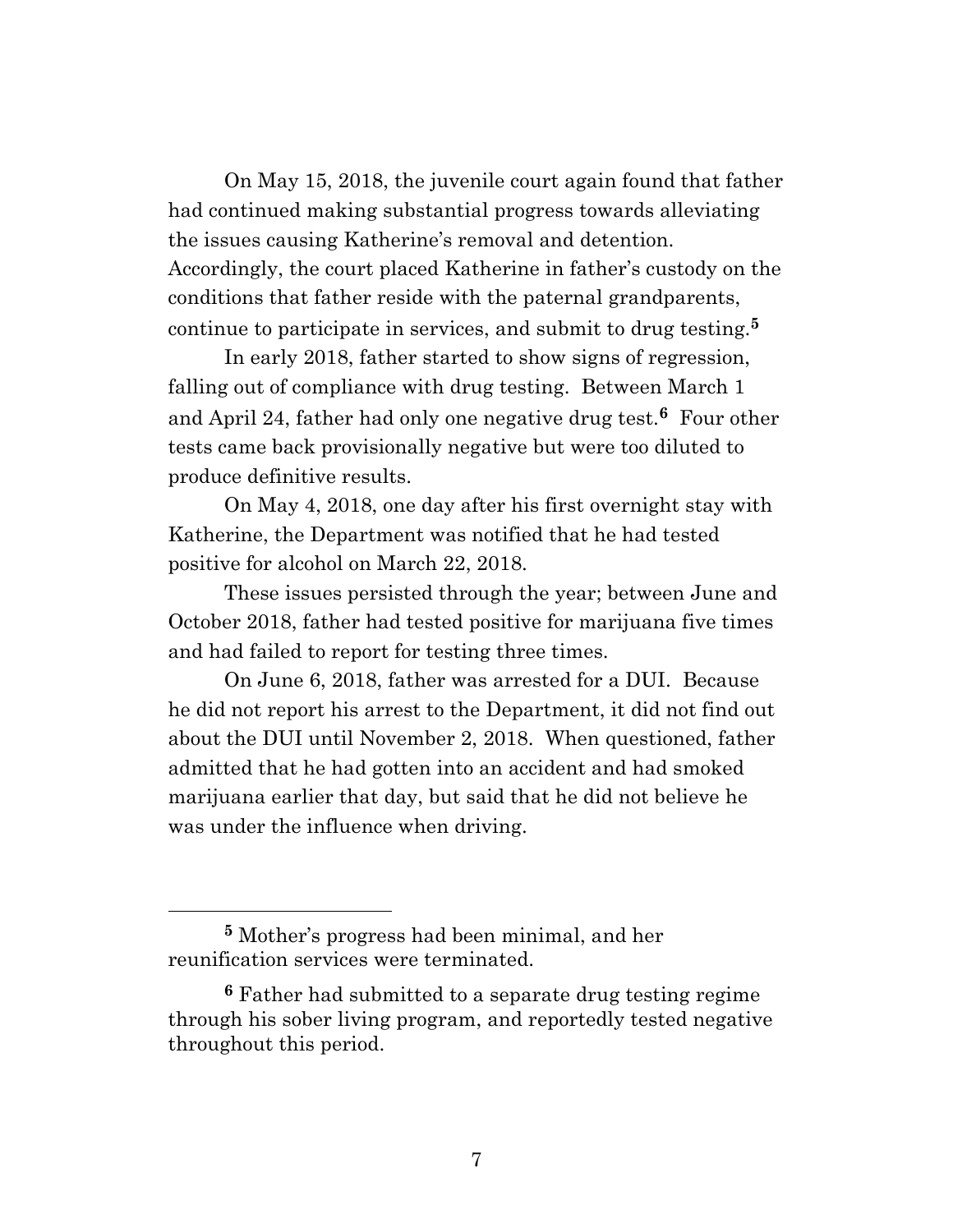The police report tells a different story. When police arrived at the scene of the incident, father was about to be transported to the hospital. He "appear[ed] confused, his speech was slow and slurred[,] and his eyes were bloodshot." At the hospital, father admitted to taking "*'a* couple hits' of marijuana prior to driving," and failed a field sobriety test. The officer concluded that father's intoxication had caused him to "ma[k]e [an] unsafe turning movement" into a parked car. Father subsequently refused to sign an affidavit agreeing that he would not drive with Katherine in the car.

Despite these issues, father and Katherine's relationship remained largely positive. The Department reported that, during monthly in-person visits, social workers observed "well developed" bonding and "appropriate emotional attachment" between father and Katherine. A family counselor opined that father and Katherine "appear to have a close relationship." At a review hearing on November 13, 2018, the court maintained Katherine's placement, but ordered father not to drive while intoxicated and not to transport Katherine without a valid driver's license.

Notwithstanding, father continued to struggle with his sobriety, recording five unexcused absences from drug testing between November 2, 2018 and February 25, 2019.

On March 5, 2019, father tested positive for cocaine. Father's next drug test was negative, but diluted. He did not show up for his next five scheduled tests.

# **D. Second Removal and Supplemental Jurisdiction Petition**

Given the significant ongoing and unresolved substance abuse issues and credibility concerns, the Department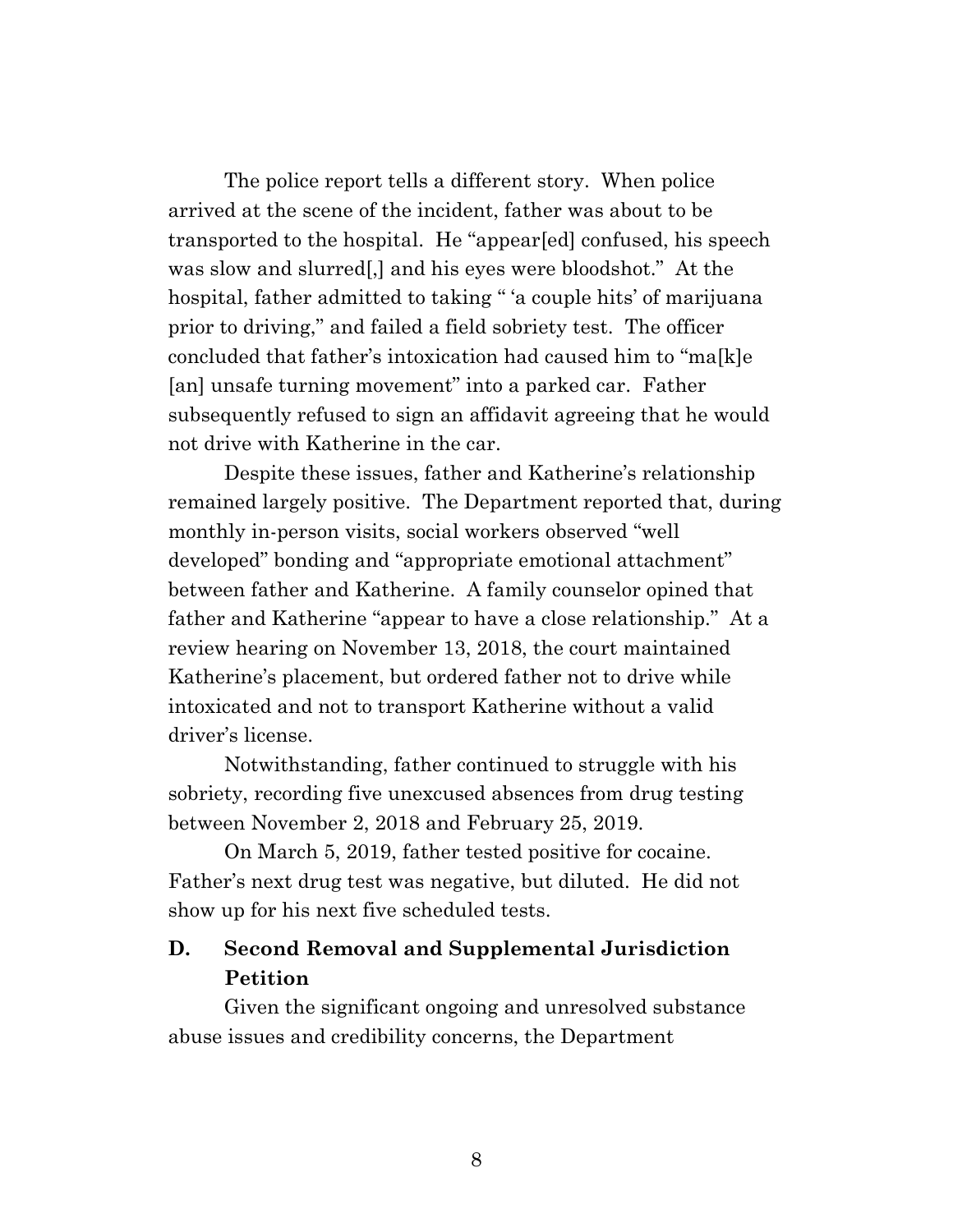determined that Katherine could no longer remain in paternal grandparent's home unless father moved out. But by March 26, 2019, father had not relocated. Instead, he called the Department multiple times, requesting permission to continue living in the home with Katherine. Due to father's ongoing lack of cooperation, Katherine was placed with her maternal grandparents.

On March 28, 2019, the Department filed a supplemental petition asserting that, due to father's recurrent substance abuse in violation of court orders, the court's prior disposition no longer effectively protected Katherine.

On May 30, 2019, the juvenile court once again removed Katherine from father's custody and ordered continued reunification services. Thereafter, although father continued to visit with Katherine, he did not take advantage of these courtordered continued services.

On July 30, 3019, the Department lost contact with father.

On August 13, 2019, Katherine's paternal grandfather informed a social worker that father "no longer desire[d] to have reunification services."

On September 19, 2019, the Department again tried to contact father. He responded via text, stating that he was "living in a tent" on his parents' property and accusing the Department of "abusing [its] power" by "put[ting] [him] in the street." The Department phoned him the next day, but father refused to listen to other people; instead, he erratically continued to "blam[e] the system" for his present circumstances. Things continued to degrade. Father lost his job and stopped submitting to scheduled drug tests altogether. His visits with Katherine became "sporadic."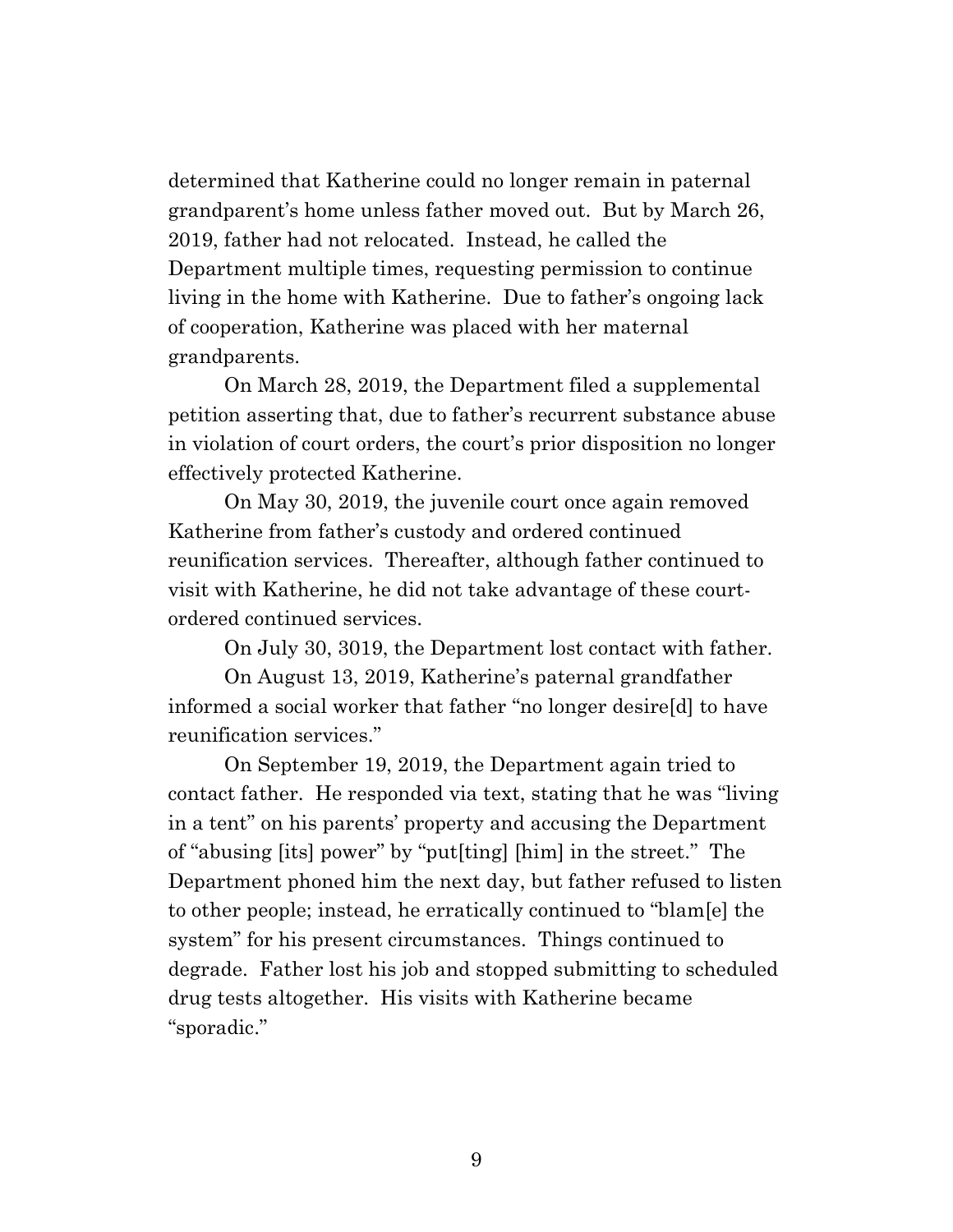On October 28, 2019, Katherine's paternal grandparents informed the Department that they were considering evicting father from their property. Although father continued to refuse to meet with social workers, the Department nevertheless provided paternal grandparents with information about housing services that could assist father.

# **E. Father Assaults Paternal Grandmother in Front of Katherine**

On November 7, 2019, Katherine's maternal grandmother reported that she had recently been informed about a physical altercation between father and Katherine's paternal grandmother. The maternal grandmother stated that father had started arguing with his mother while the pair were out shopping at Walmart with Katherine, and that father had concluded the argument by assaulting and injuring paternal grandmother. Maternal grandparents expressed concern that paternal grandparents had failed to report the incident, indicating a potential inability to protect Katherine from their son's violent excesses.

Paternal grandmother later confirmed maternal grandmother's report. The argument began as a disagreement over Katherine's level in her gymnastics class. As father became increasingly upset, paternal grandmother tried to walk away, holding Katherine's hand in one hand and shopping bags in the other. Father walked up from behind her and pushed paternal grandmother to the ground, causing her to fall face first onto the pavement. She bled from her nose and face, and sustained a black eye. Paternal grandmother said that father apologized, but quickly "disappear[ed] because he knew police were in route."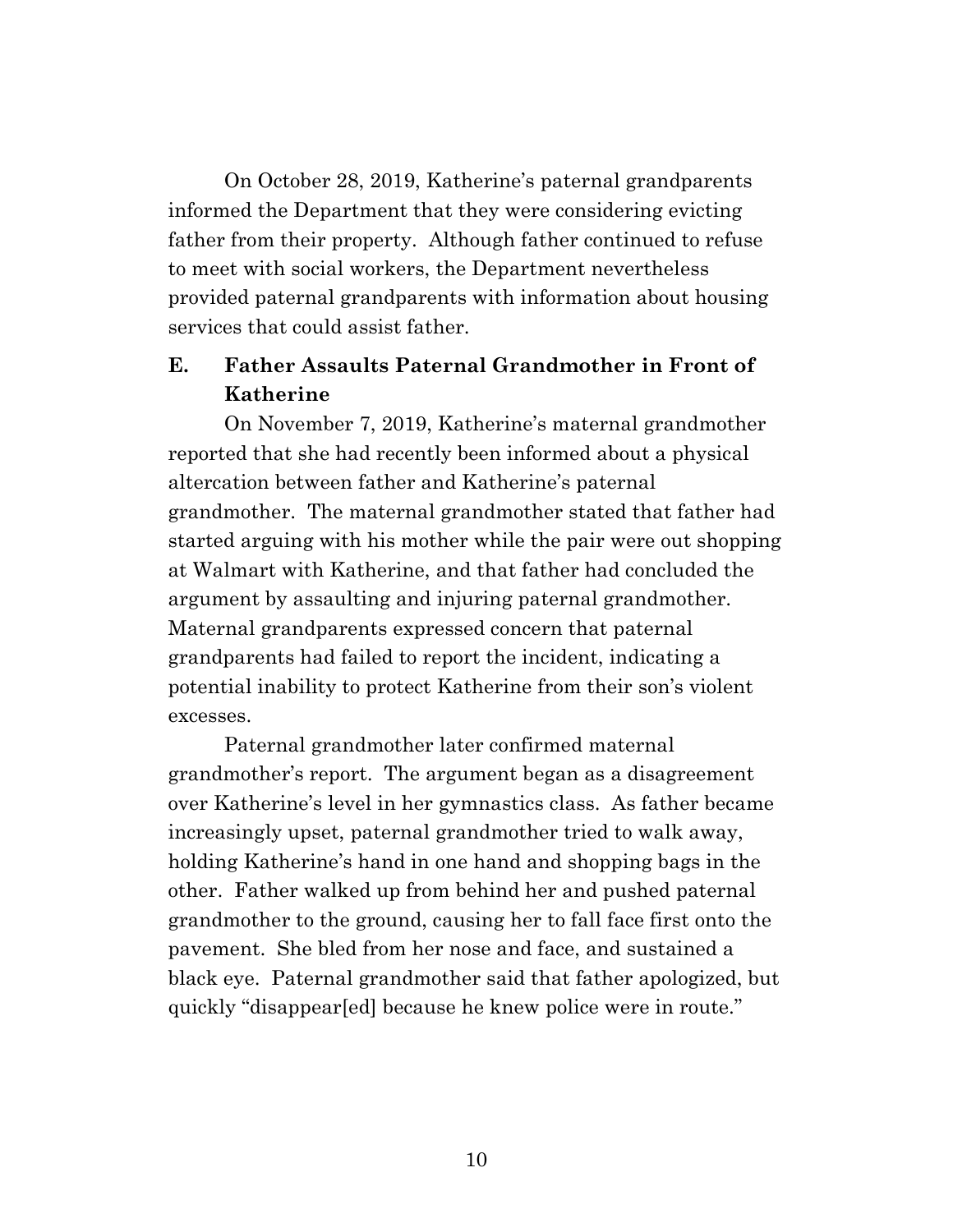When police arrived, Katherine told them that she was scared by father's behavior and did not want to speak to father. Her therapist said that although Katherine brought up the incident during therapy, she had not wanted to talk about it. Paternal grandmother said that Katherine had a bad dream about the incident, and maternal grandparents later reported that Katherine refused to return to the Walmart.

As of April 21, 2020, Katherine had enrolled in additional mental health services to help her overcome her trauma.

When the Department interviewed father about the incident, he behaved erratically. The interviewer noted that father could not sustain eye contact, appeared wide-eyed, stuttered, and seemed to struggle to speak. He admitted to "slightly pushing" paternal grandmother, but denied that he pushed her hard enough for her to fall. He felt that paternal grandmother "must have tripped." Father also denied fleeing the scene, and instead claimed to leave after paternal grandmother told him to. Father claimed that he desperately wanted to reunify with Katherine, but he declined to submit to an ondemand drug test when asked.

After Katherine's maternal grandmother brought this incident to the Department's attention, all grandparents attended a child and family therapy meeting. At the meeting, paternal grandmother "minimized the incident[,] stating [that] the child was not hurt and the child only had one bad dream about the incident." However, paternal grandmother agreed to obtain a restraining order against father.

Paternal grandparents also agreed to disconnect a voiceactivated communication device from Katherine's room in their home to prevent father from speaking to her without a monitor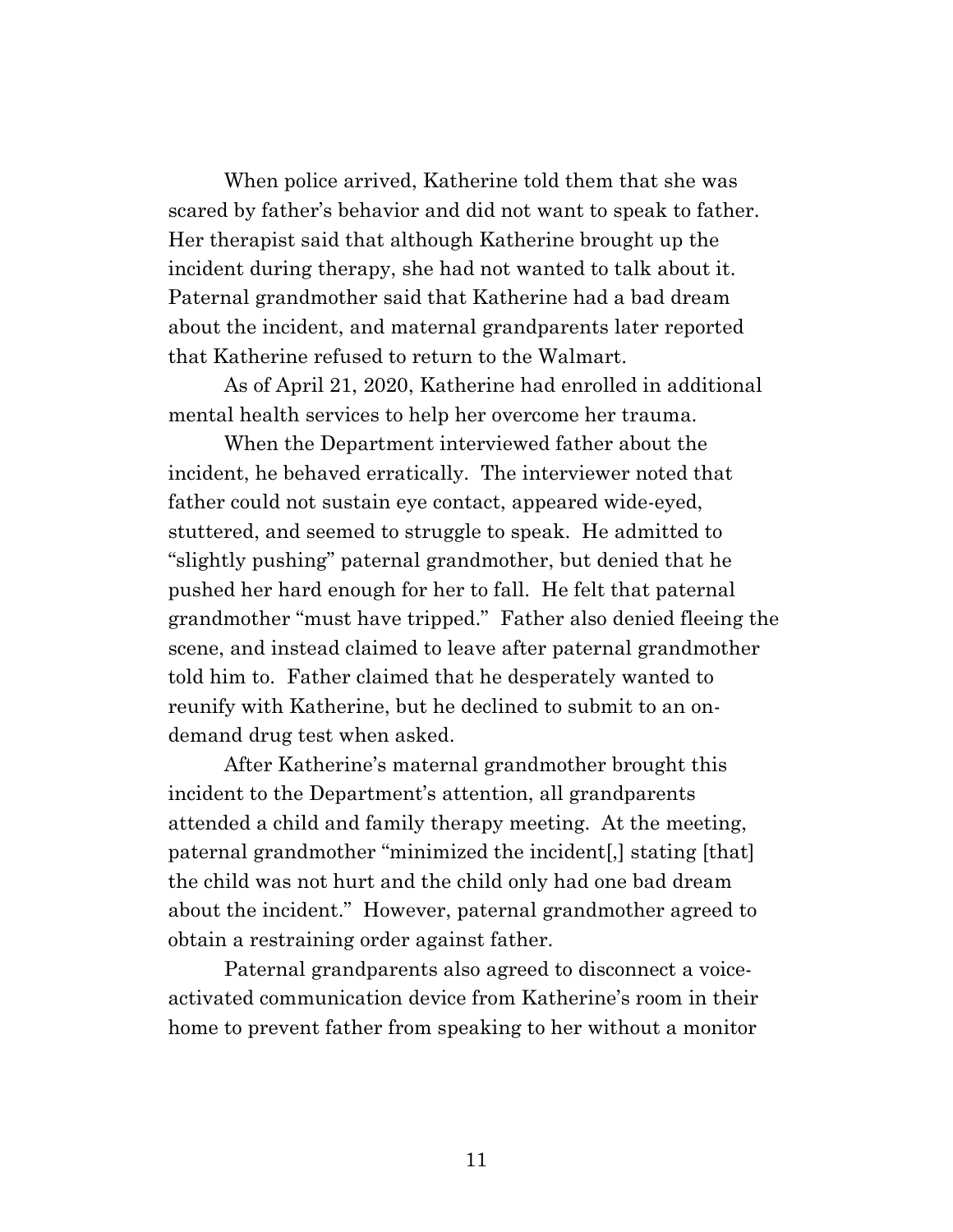present. These changes disrupted father's visitation schedule, as paternal grandfather was now father's only available monitor and meetings could no longer be held in the family home.

#### **F. Termination of Reunification Services**

Because father had fallen so far out of compliance with his case plan, the Department recommended termination of reunification services and a permanent plan of adoption by maternal grandparents, with whom Katherine had been placed for three of the last four years.

On December 23, 2019, the juvenile court adopted the Department's recommendation. Thereafter, father resumed weekly supervised visits with Katherine at the Department's offices. Katherine told her maternal grandmother that the visits were going okay.

By January 2021, Katherine and father were having visits at public parks, and Katherine told social workers that the visits were good.

Father objected to Katherine's potential adoption by maternal grandparents, telling the Department that he wanted his parents to adopt her instead. He feared that maternal grandmother, with whom he did not have a good relationship, would prevent him from seeing Katherine. He believed that maternal grandmother was "mentally unstable," and accused her of being "negative" towards Katherine. However, he was not able to articulate any actual safety concerns.

#### **G. Termination of Parental Rights**

On May 4, 2021, the juvenile court held a section 366.26 hearing. Father argued that his parental rights should be protected by the beneficial relationship exception to termination. He testified about his strong attachment to Katherine, saying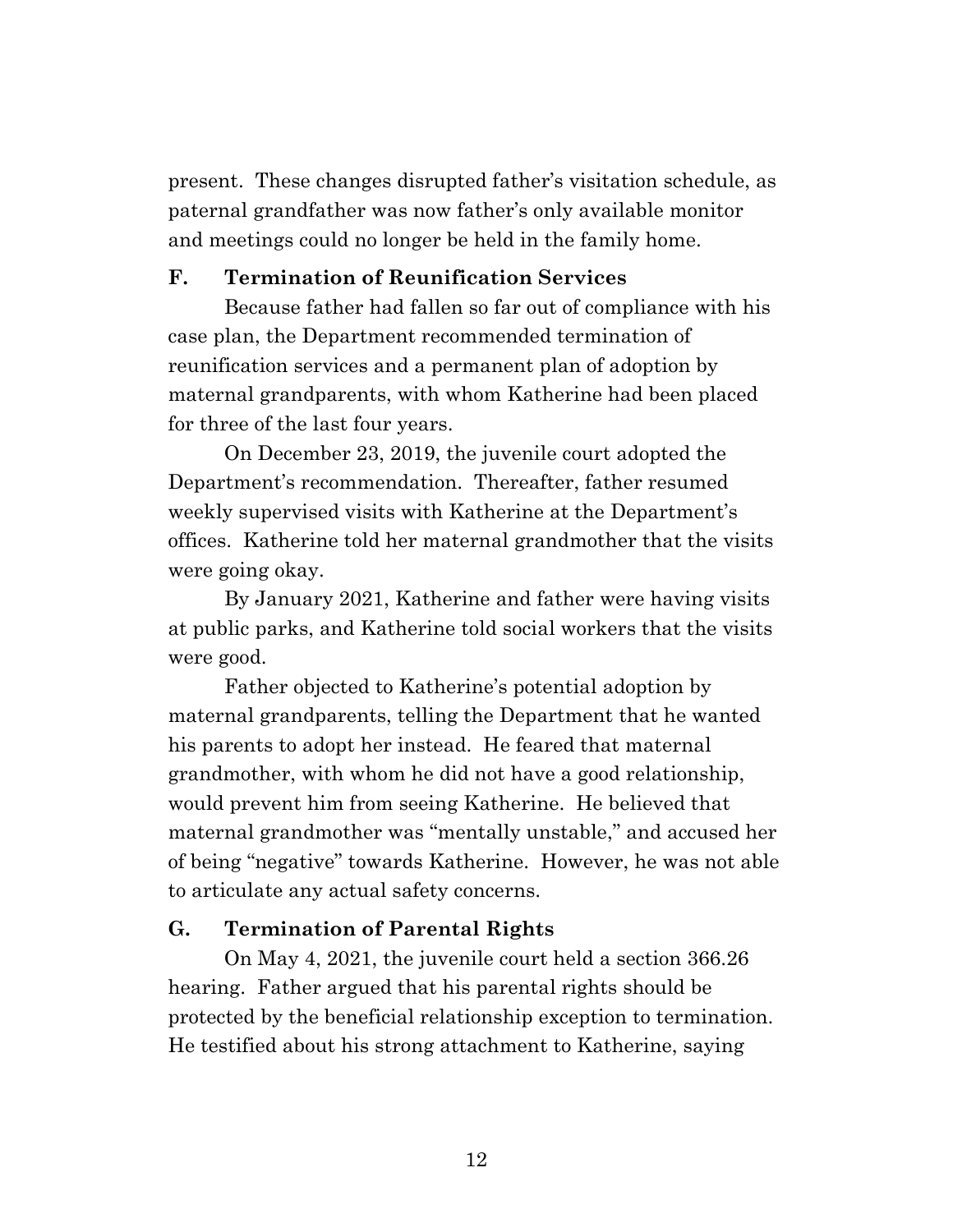that he had never missed a meeting with her and that "seeing [Katherine] every week" was "the highlight of [his] life." He went so far as to say that "there's never been a time that we've had a bad time or anything like that." He talked at length about the 10 months when he had lived with Katherine and his parents, discussing how involved he was in every aspect of her daily life. He described himself as Katherine's "primary parent" during that time.

He also told the court that he was "the only parent in [Katherine's] life, so it means a lot to her whenever [they] see each other." He described how Katherine "comes running up" and "jumps in [his] arms" when he arrives for a visit, and "gives [him] a big hug and says she loves [him] and that she misses [him] and that she can't wait to see [him]" when he has to leave. Father thought that it was "tough" for both him and Katherine "when [they] don't see each other for a few days[,] even." He opined that terminating his parental rights "would have a negative effect on [Katherine] and that she would feel like she was losing something if her father would no longer be in her life."

Both the Department and Katherine's counsel argued that the beneficial relationship exception should not apply because father failed to prove that he had a strong, beneficial relationship with Katherine. Specifically, they argued that father had not played a parental role in Katherine's life. Father's counsel disagreed, arguing that father had occupied a parental role for Katherine to the maximum extent allowed by the judicial constraints on their relationship.

Ultimately, the juvenile court held that father "ha[d] not been able to establish that his regular visits created benefit to the child," aside from the "incidental benefit" necessarily conferred by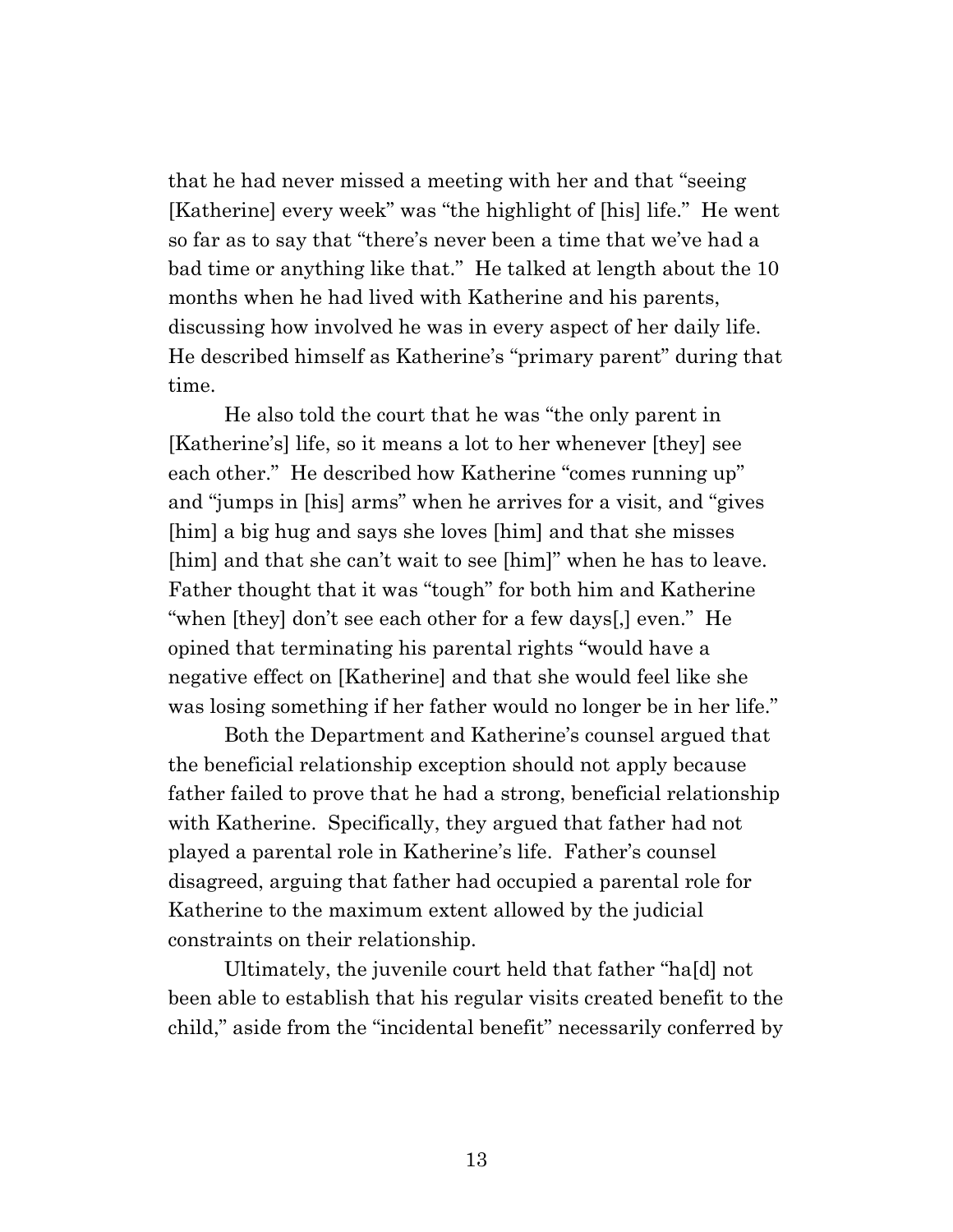a parent's interaction with a child. The court discussed how "the instability that [father] created . . . caused the child to be taken away from him" twice, resulting in Katherine moving back and forth between placements for much of her young life. It also stated that father had "created a violent and contentious relationship between himself and his own parents" leading to a restraining order that caused additional instability by disrupting Katherine's visitation schedule. The court concluded that father "has not occupied a significant parental role and that, even if there is a beneficial relationship, there is no compelling reason to determine that the termination of parental rights would be detrimental" such that they outweighed the benefits of permanency and security that would be gained through adoption. Accordingly, the court terminated father's parental rights.

Father timely appealed.

#### **DISCUSSION**

#### **A. Relevant Law and General Standard of Review**

" 'At a permanency plan hearing, the court may order one of three alternatives: adoption, guardianship or long-term foster care. [Citation.] If the dependent child is adoptable, there is a strong preference for adoption over the alternative permanency plans.' [Citation.]" (*In re B.D.* (2021) 66 Cal.App.5th 1218, 1224.) In other words, if the trial court finds that the child is adoptable, it must terminate parental rights *unless* a statutory exception applies.  $(\S 366.26, \text{subds. (b)}(1) \& (c)(1))$ .

One of these exceptions is the beneficial relationship exception, which applies if "[t]he court finds a compelling reason for determining that termination would be detrimental to the child" because "[t]he parents have maintained regular visitation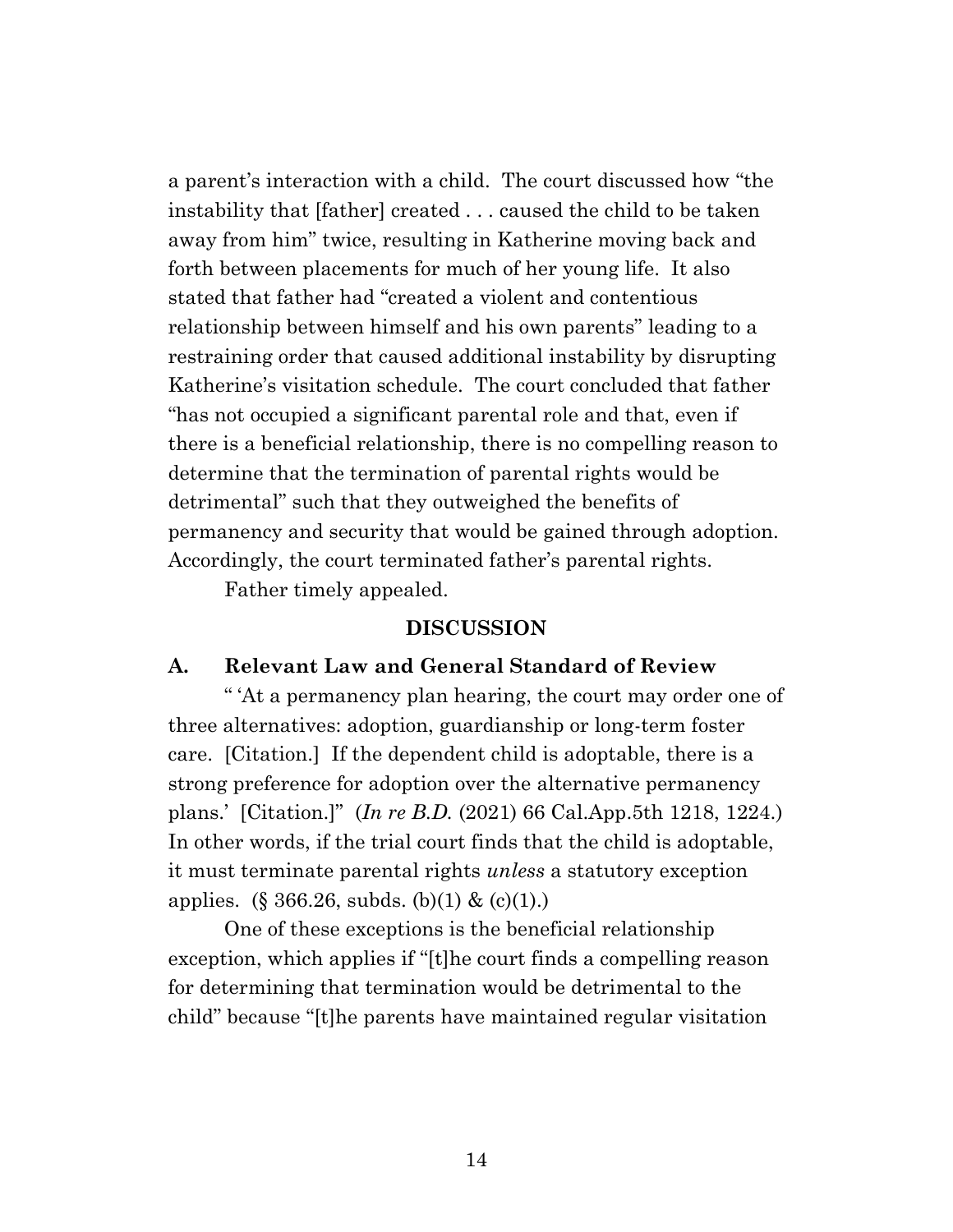and contact with the child and the child would benefit from continuing the relationship."  $(\S 366.26, \text{subd.} (c)(1)(B)(i))$ .

To successfully invoke this exception, the moving parent must establish, by a preponderance of the evidence, each of the following elements: (1) that the parent has regularly visited with the child; (2) that the child would benefit from continuing the relationship; and (3) that terminating the relationship would be detrimental to the child. (See  $\S 366.26$ , subd. (c)(1)(B)(i); Evid. Code, § 115.)

Mere weeks after the juvenile court issued its order terminating father's parental rights, our Supreme Court published an opinion clarifying how juvenile and appellate courts should interpret and apply the parental benefit exception. (*Caden C.*, *supra*, 11 Cal.5th at p. 640.) The court discussed each element of the parental benefit exception in detail. Because father's arguments heavily rely on *Caden C.*, we will summarize its holdings briefly here.

"The first element [of the exception]—regular visitation and contact—is straightforward. The question is just whether 'parents visit consistently,' taking into account 'the extent permitted by court orders.' [Citation.]" (*Caden C.*, *supra*, 11 Cal.5th at p. 632.)

The second element, in which the court must determine whether the child would benefit from continuing the relationship with her parent, is more complicated. "[T]he relationship may be shaped by a slew of factors, such as '[t]he age of the child, the portion of the child's life spent in the parent's custody, the "positive" or "negative" effect of interaction between parent and child, and the child's particular needs.' [Citation.]" (*Caden C.*, *supra*, 11 Cal.5th at p. 632.) "[C]ourts often consider how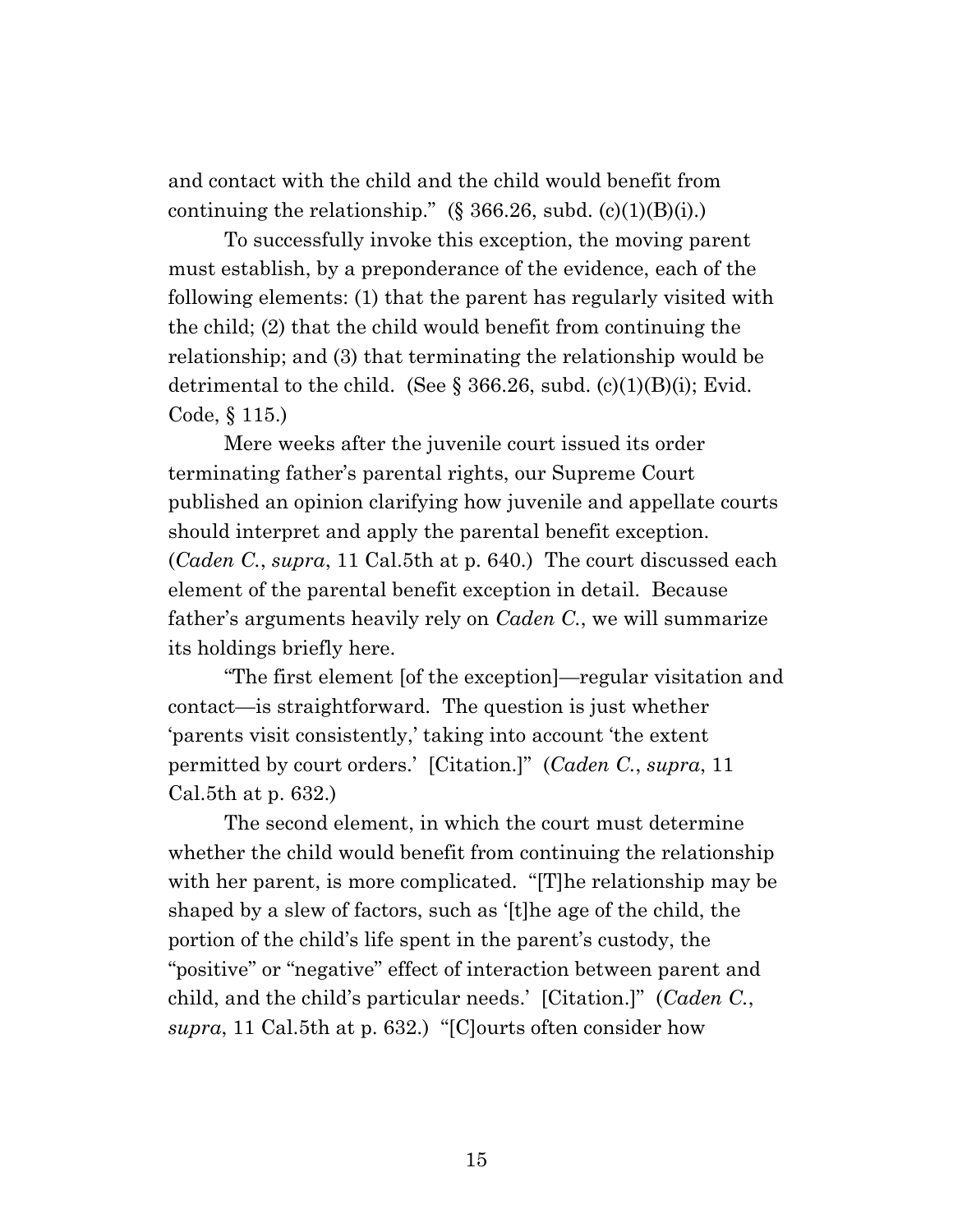children feel about, interact with, look to, or talk about their parents." (*Ibid.*) *Caden C.* instructs us that "it is not necessary even if it were possible—to calibrate a precise 'quantitative measurement of the specific amount of "comfort, nourishment or physical care" [the parent] provided during [his or] her weekly visits.' [Citation.]" (*Ibid.*) Expert opinions or bonding studies provided by psychologists who have observed and/or reviewed the parent-child relationship are often "an important source of information about the psychological importance of the relationship for the child." (*Id.* at pp. 632-633, fn. omitted.) Ultimately, the court's role is to decide whether the child has a " 'significant, positive, emotional relationship with [the parent.]' " (*Id.* at p. 633)

The third and final element asks the court to ascertain whether severing parental ties—and thus "terminating [the] parental relationship"—would be detrimental to the child.**<sup>7</sup>** (*Caden C.*, *supra*, 11 Cal.5th at p. 633.) "What courts need to determine, therefore, is how the child would be affected by losing the parental relationship—in effect, what life would be like for the child in an adoptive home without the parent in the child's life." (*Ibid.*) Because any harm caused by loss of this relationship may be significantly mitigated by the child's adoption into a stable, loving home, the court must then perform a delicate balancing act. The "subtle, case-specific inquiry [that] the statute asks courts to perform [is]: does the benefit of

**<sup>7</sup>** The second and third elements of the beneficial relationship exception significantly overlap. For example, evidence that terminating the parental relation would cause harm indicates that the child would lose important relational benefits if severed from her parent.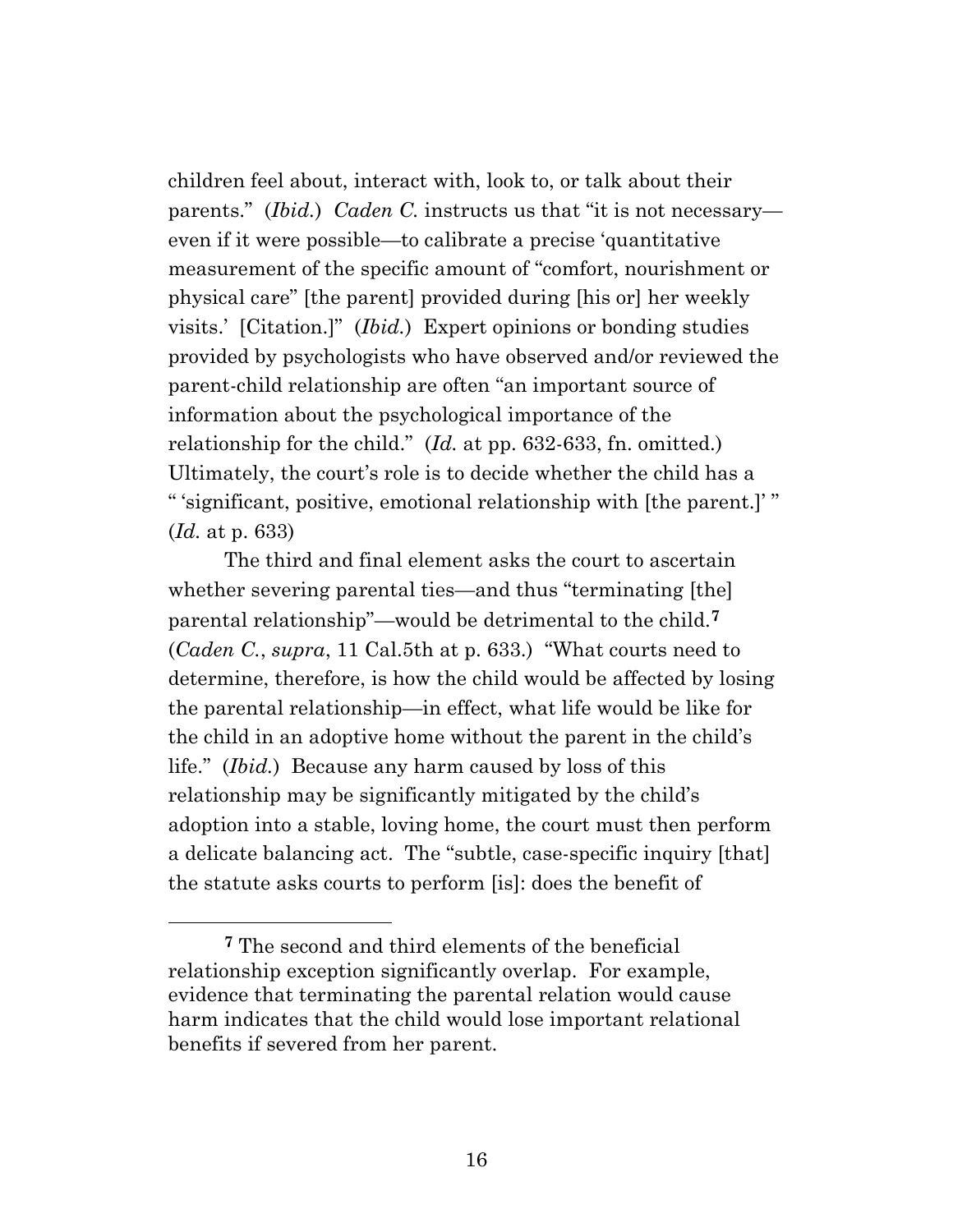placement in a new, adoptive home outweigh 'the harm [the child] would experience from the loss of [a] significant, positive, emotional relationship with [the parent?]' " (*Ibid.*) "When the relationship with a parent is so important to the child that the security and stability of a new home wouldn't outweigh its loss, termination would be 'detrimental to the child *due to*' the child's beneficial relationship with a parent." (*Id.* at pp. 633-634.)

In addition to these substantive clarifications, *Caden C.* also establishes a hybrid standard of review for the beneficial relationship exception. The first two elements, which require the juvenile court to "make a series of factual determinations" regarding visitation and the parent-child relationship, "are properly reviewed for substantial evidence." (*Caden C.*, *supra*, 11 Cal.5th at p. 640.) These determinations should "be upheld if . . . supported by substantial evidence, even though substantial evidence to the contrary also exists and the trial court might have reached a different result had it believed other evidence." (*In re Dakota H.* (2005) 132 Cal.App.4th 212, 228.)

But "the ultimate decision—whether termination of parental rights would be detrimental to the child due to the child's relationship with his parent—is discretionary and properly reviewed for abuse of discretion." (*Caden C.*, *supra*, 11 Cal.5th at p. 640*.*) Accordingly, we will not disturb the juvenile court's decision unless it "exceed[s] the limits of legal discretion by making an arbitrary, capricious, or patently absurd determination." (*In re Stephanie M.* (1994) 7 Cal.4th 295, 318.)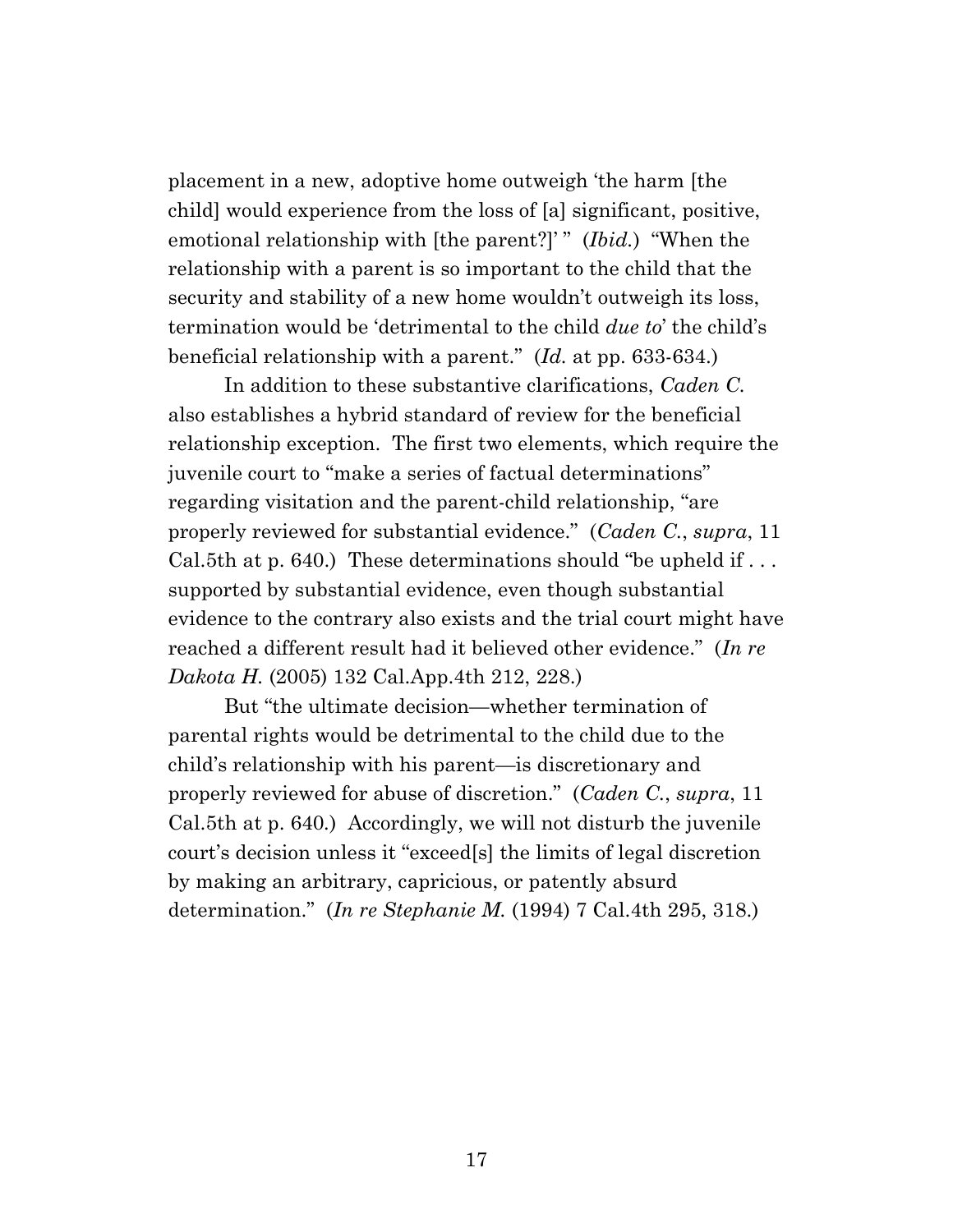# **B. The Trial Court's Determination that Father Failed to Establish the Beneficial Relationship Exception Is Supported by Substantial Evidence**

Father's primary argument relates to the second element of the beneficial relationship exception. He claims that the juvenile court unreasonably discounted the benefits Katherine gained from her relationship with father because he could not occupy a traditional parental role in Katherine's life. Father contends that *Caden C.* definitively rejects this approach to analyzing the beneficial relationship exception. He therefore asks that we remand this case so that the juvenile court may reconsider father's evidence under the correct standard.

Courts have long struggled to apply the beneficial relationship exception to the complex sets of facts that inevitably accompany decisions about terminating parental rights. Analyzing the second element of the exception—whether a child would benefit from a continued relationship with her parent—can be particularly challenging. A parent facing termination of parental rights has necessarily failed to reunify with his child, presumably because he has not sufficiently overcome the issues leading to his child's dependency. Therefore, as *Caden C.* holds, it is paradoxical to conclude "that the [beneficial relationship] exception can only apply when the parent *has* made sufficient progress in addressing the problems that led to dependency." (*Caden C.*, *supra*, 11 Cal.5th at p. 637.)Courts must keep in mind that the benefits a child derives from her relationship with such a parent, whose presence in the child's life is often limited to supervised visitation, are typically much subtler than the benefits the child could expect from a custodial parent.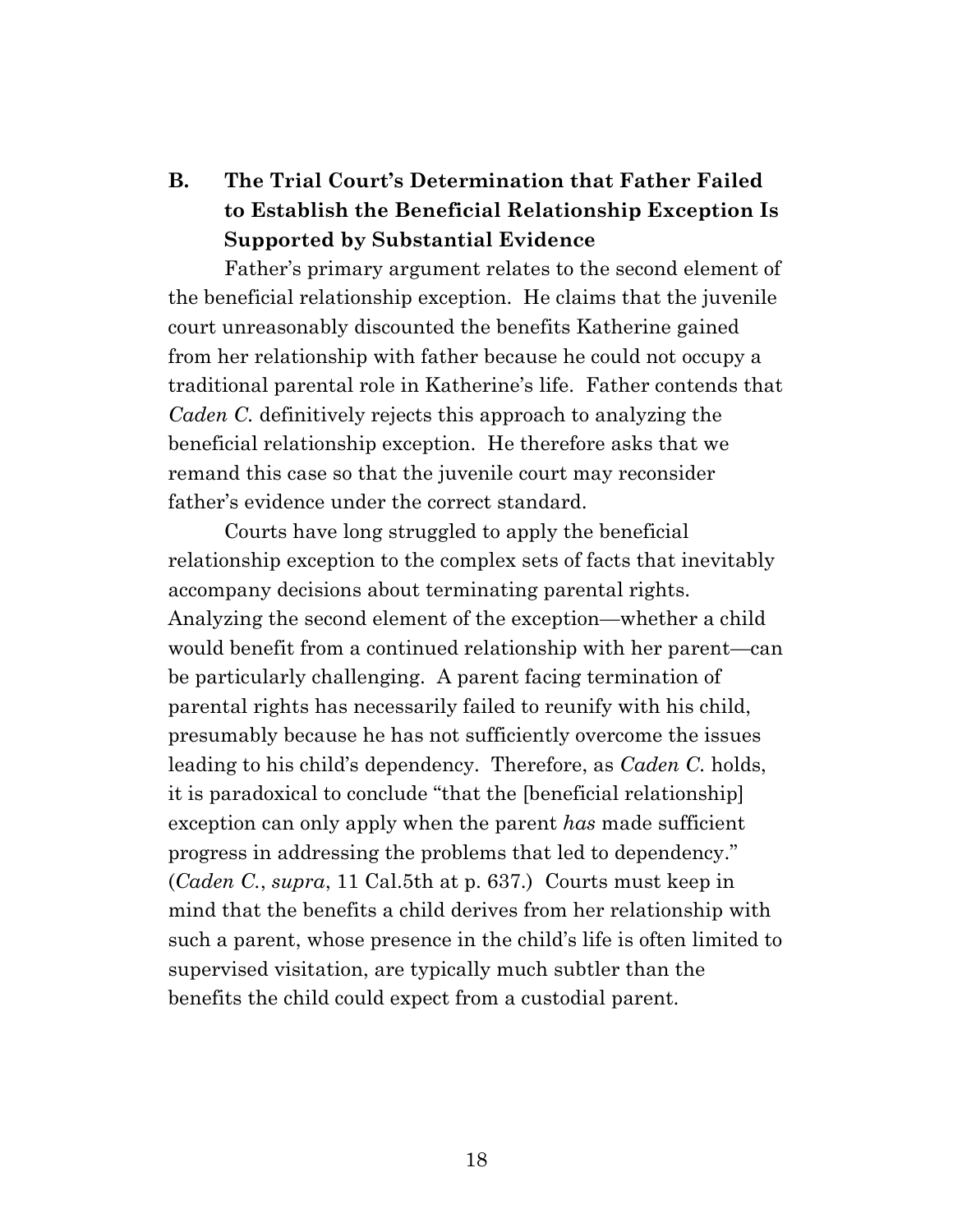Yet the beneficial relationship exception demands something more than the incidental benefit a child gains from any amount of positive contact with her natural parent. (*In re Dakota H.*, *supra*, 132 Cal.App.4th at p. 229 [a parent must demonstrate something "more than frequent and loving contact, an emotional bond with the child, or pleasant visits"]; *In re Angel B.* (2002) 97 Cal.App.4th 454, 468 ["for the exception to apply, the emotional attachment between the child and parent must be that of parent and child rather than one of being a friendly visitor or friendly nonparent relative, such as an aunt"].) The exception requires the existence " 'of a substantial, positive emotional attachment' " between parent and child. (*Caden C.*, *supra*, 11 Cal.5th at p. 632, quoting *In re Autumn H.* (1994) 27 Cal.App.4th 567, 575.)

One popular way in which courts have tried to discern the presence of "the mysterious X factor" that transforms a person from a mere "friendly visitor" to a parent with " 'a substantial, positive, emotional attachment' " to his child is by analyzing whether the person occupies a "parental role" in the child's life. (*In re L.A.-O.* (Dec. 27, 2021, E077196) \_\_\_ Cal.App.5th \_\_\_, \_\_\_ [2021 WL 6112442 at p. \*7].) However, this analytic tool has the potential to create more problems than it solves.

"[T]he words 'parental role,' standing alone, can have several different meanings," ranging from "the person whom the child regards as his or her parent," the person who demonstrates the "nurturing, supportive, and guiding" characteristics traditionally associated with "good" parenting, or "giving parental care" through such activities as "changing diapers, providing toys and food, and helping with homework." (*In re L.A.-O, supra*,  $\frac{1}{\sqrt{2\pi}}$ Cal.App.5th at p. \_\_\_ [2021 WL 6112442 at p. \*7]*.*) While each of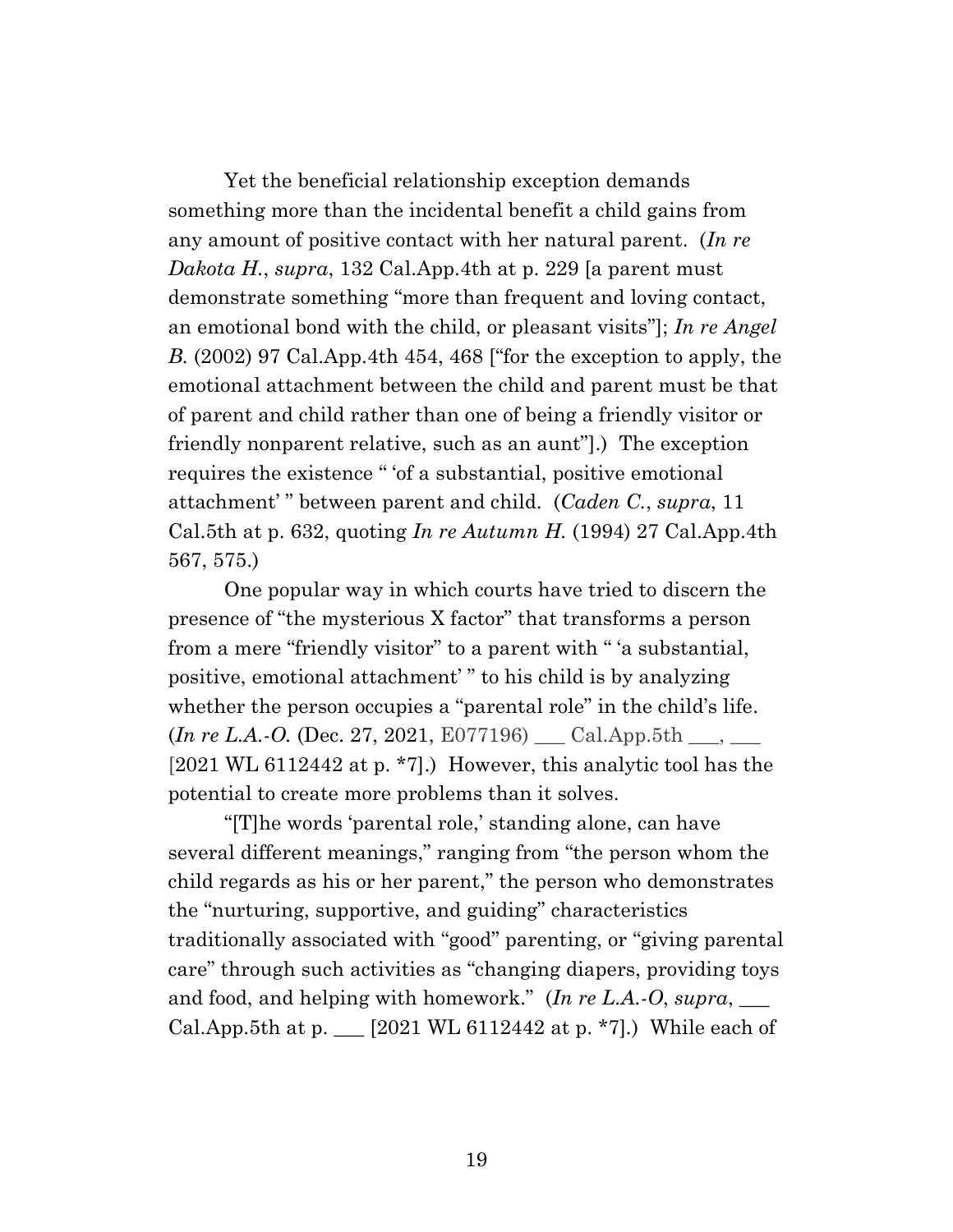these definitions may be useful as *factors* to determine the strength of a parent's relationship with their child, none is dispositive on its own. Therefore, problems arise when juvenile courts use the phrase "parental role" without explaining which meaning(s) they impart to it.

We agree with father that *Caden C.* requires juvenile courts to do more than summarily state that a parent has not occupied a parental role in his child's life. (See *In re L.A.-O.*, *supra*, \_\_\_ Cal.App.5th at p. \_\_\_ [2021 WL 6112442 at p. \*8] [reversing termination of parental rights when the juvenile court's "terse" determination that the parents " 'ha[d] not acted in a parental role in a long time' " could have been interpreted as an impermissibly narrow evaluation of the parent-child relationship]; *In re D.M.* (2021) 71 Cal.App.5th 261, 269 [reversing termination of parental rights when the juvenile court's analysis amount to a comparison of the " 'parent's attributes as custodial caregiver relative to those of any potential adoptive parent(s)' "].) But we do not agree that the juvenile court committed this error here.

In rejecting father's arguments for the beneficial relationship exception, the juvenile court concluded that father "has not occupied a significant parental role." Critically, it also explained what it meant by this. The court determined that father's unresolved issues with substance abuse and violence had consistently destabilized Katherine's life for years, fatally compromising father's attempts to maintain a strong, positive emotional attachment with her. (*Caden C.*, *supra*, 11 Cal.5th at p. 638 ["the parent's struggles with issues such as those that led to dependency are relevant only to the extent they inform the specific questions before the court," including the question of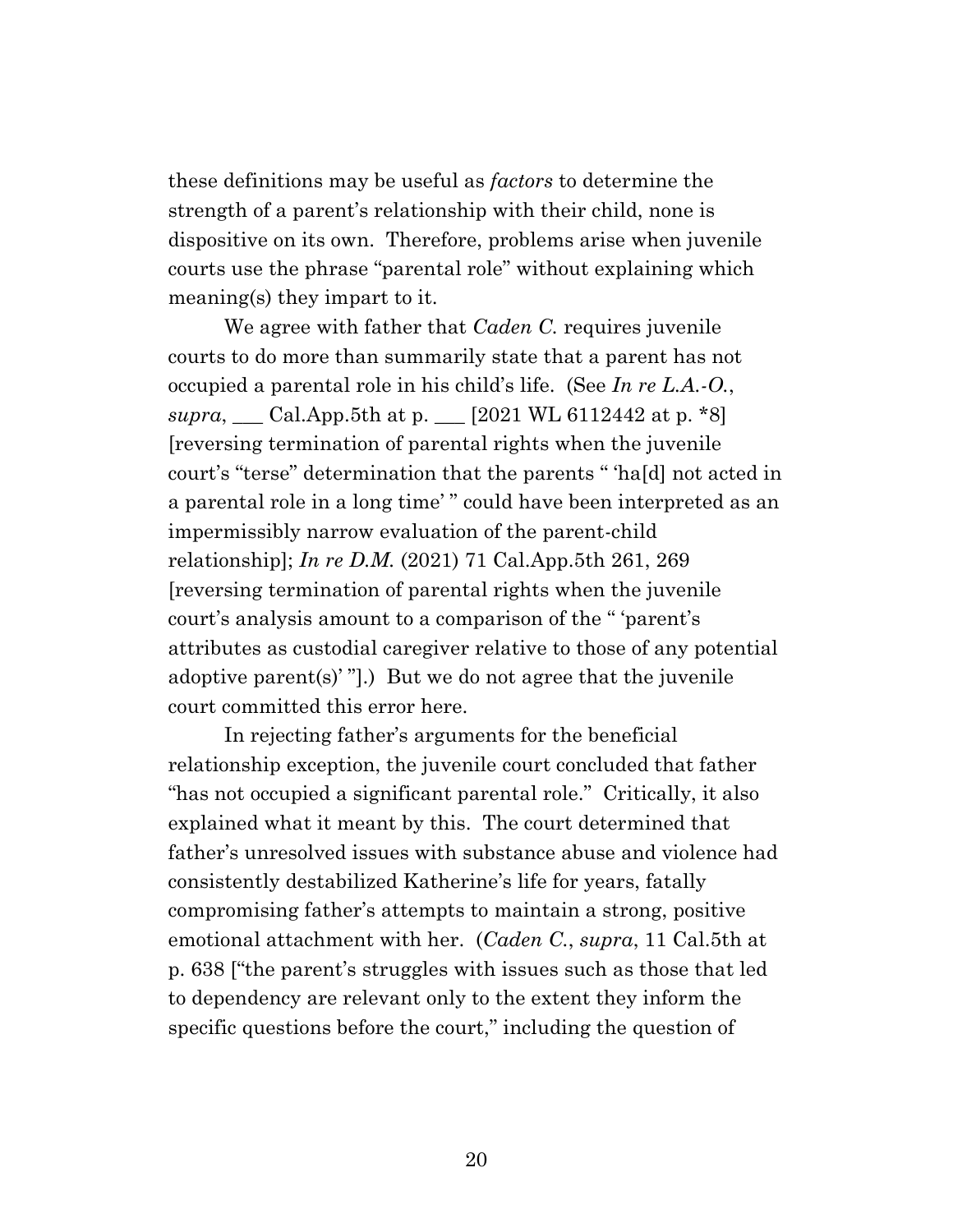whether "the child [would] benefit from continuing the relationship"].)

The record amply supports this finding. For example, by the time of the section 366.26 hearing, father had essentially abandoned any attempt at maintaining sobriety. When he was arrested for a DUI after crashing into a parked car—an arrest which he concealed from the Department for months—father refused to agree that he would not drive with Katherine in the car. This demonstrates a troubling lack of personal responsibility as well as a lack of parental concern for Katherine's safety. When father later tested positive for cocaine use, he stopped showing up for drug tests altogether. He then refused to move out of the family's home, causing Katherine to be sent back to her maternal grandmother's home less than one year after moving in with father and her paternal grandparents. (Compare *In re S.B.*  (2008) 164 Cal.App.4th 289, 294-295, 298 [reversing the juvenile court's termination of parental rights where the father acknowledged that his drug use was inexcusable, fully complied with his case plan, remained drug free, and regularly visited his daughter].)

Father maintained that he never used drugs around Katherine, and admittedly, the record of his pleasant visits with Katherine largely corroborates this claim. However, father ignores one bright red flag amidst all his smooth interactions with Katherine. The record shows that father once became so angry with his mother that he pushed her to the ground, in public, while she was holding Katherine's hand. The fall was not trivial; paternal grandmother sustained multiple injuries to her face which needed to be treated by her personal physician. The rapidity with which father escalated from a minor disagreement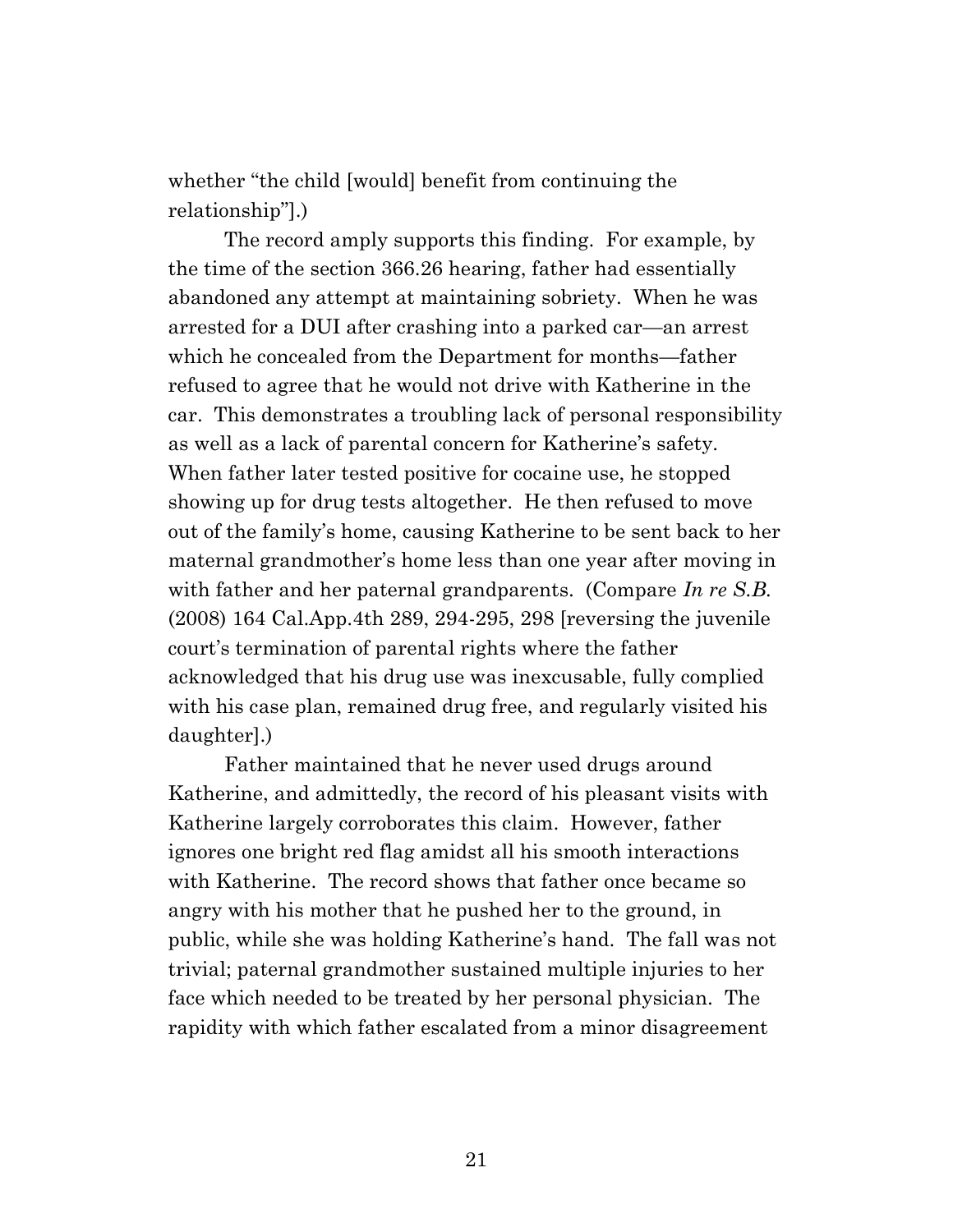about Katherine's progress in gymnastics class to physical violence belies father's assertion that "there's never been a time that [Katherine and he] [ha]ve had a bad time or anything like that." Troublingly, the incident is reminiscent of father's first reported incidents of domestic violence, when his substance abuse led him to lash out and beat his wife, even when she was holding Katherine.

Father and his parents initially concealed the altercation from the Department; after maternal grandmother reported it, father and paternal grandmother downplayed the severity of the incident and its effect on Katherine. Again, this apparent lack of concern for Katherine's well-being contradicts father's claims of a substantial, positive emotional attachment.

The trial court specifically cited this incident of recent violence as evidence that father had "created a violent and contentious relationship between himself and his own parents" causing additional instability for Katherine by disrupting father's visitation schedule, to say nothing of the trauma she suffered from witnessing her father injure her grandmother. All in all, these problems not only prevented father from taking Katherine back into his custody, but they also traumatized Katherine, significantly impacting the quality of the relationship with her father.

In opposition to this evidence, and in an effort to demonstrate that his relationship with Katherine had thrived in spite of these issues, father proffered solely his own testimony, consisting largely of his opinions about the daughter-father relationship.**8** (Compare with *Caden C.*, *supra*, 11 Cal.5th at

**<sup>8</sup>** We do not miss the irony in father's protestations about the juvenile court's use of the "parental role" analysis, while at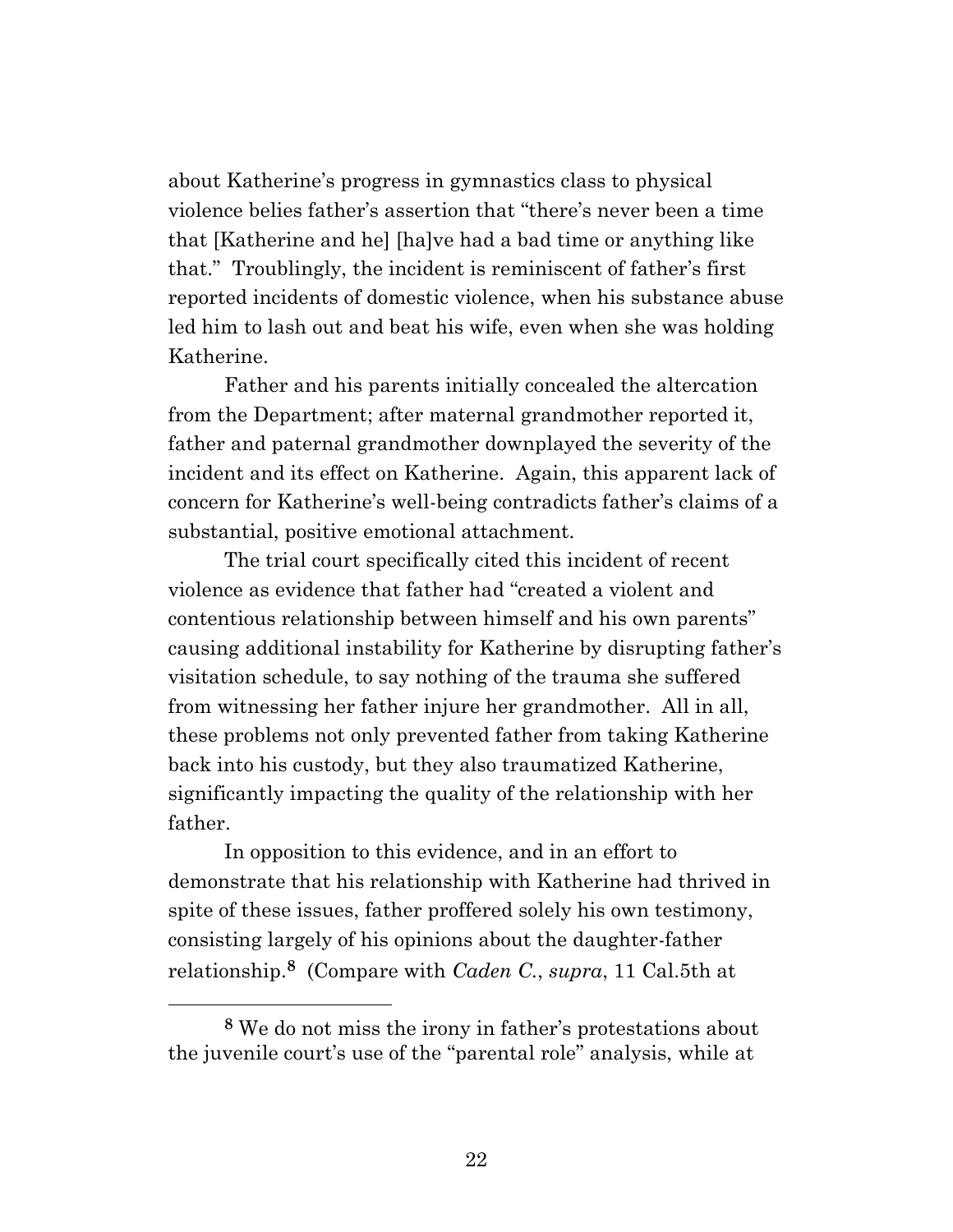p. 632 ["courts often consider how *children* feel about, interact with, look to, or talk about their *parents*"] (italics added).)

Father's testimony regarding his relationship with Katherine was contradicted by recent evidence of the times Katherine told others that she was "afraid" of father and that she did not want to speak to him following incidents like the one at Walmart. (Compare with *In re B.D.*, *supra*, 66 Cal.App.5th at pp. 1228-1229 [reversing termination when the juvenile court had no evidence to support a finding that there was not a substantial, positive emotional attachment to parents, particularly in light of parent's testimony which, if credited, indicated a strong attachment].)

Father also adduced no expert testimony or current opinions (for example from social workers or therapists) who might have supported the strength of his relationship with Katherine. (Compare *Caden C.*, *supra*, 11 Cal.5th at pp. 627-628 [relying on bonding study from mother's expert when concluding that severing the parental relationship would be detrimental to the child]; *In re S.B.*, *supra*, 164 Cal.App.4th at pp. 295-296 [relying in part on a bonding study which indicated a strong bond between father and child].)**<sup>9</sup>**

the same time dedicating much of his argument to explaining how he played traditional parenting roles in Katherine's life. In some sense father is tacitly acknowledging that whether he behaved as Katherine's parent is probative of the strength of their parent-child relationship.

**<sup>9</sup>** We do not suggest that father was *required* to submit a bonding study to prove the beneficial relationship exception. This is but one example of evidence that could have bolstered father's claims of Katherine's allegedly strong attachment.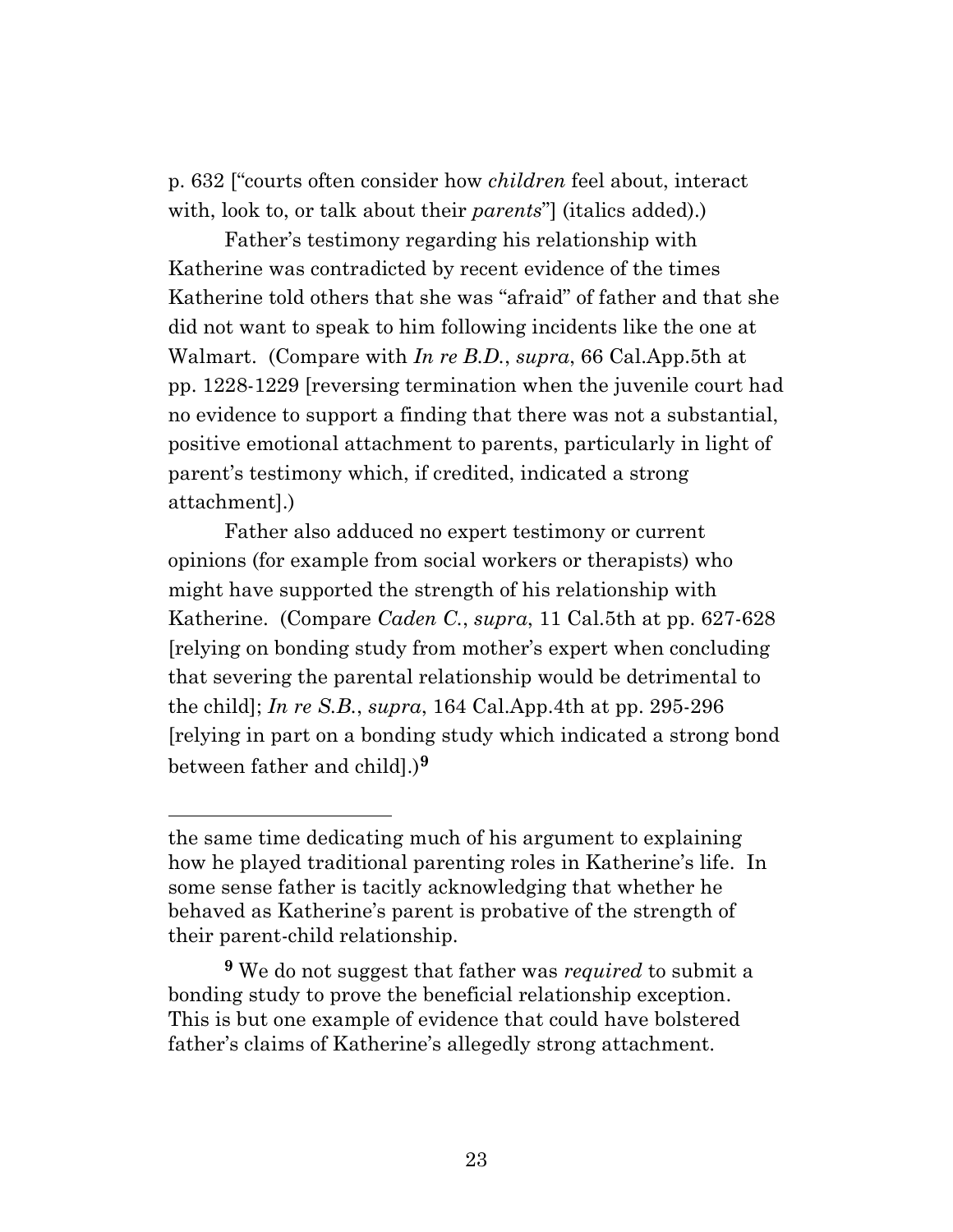Although the juvenile court acknowledged that father and Katherine have maintained a warm and loving relationship, there is substantial evidence in the record supporting the juvenile court's conclusion that father's failure to resolve the substance abuse and violence issues that led to and existed throughout Katherine's five-year odyssey in dependency court diminished any benefits she derived from a continuing relationship with him, aside from the incidental benefit necessarily conferred by a parent's fun, playful interactions with his child.**<sup>10</sup>**

**<sup>10</sup>** Given our primary ruling on the second prong, we necessarily reject father's argument that the beneficial relationship exception applies as a matter of law. Suffice it to say that, when reviewing factual determinations for substantial evidence, we are not permitted to "resolve evidentiary conflicts" in favor of the movant, even if "substantial evidence to the contrary also exists and the trial court might have reached a different result had it believed other evidence." (*In re Dakota H.*, *supra*, 132 Cal.App.4th at p. 228.)

Father also argues that the juvenile court erroneously required him to prove that a "compelling reason" other than his relationship with Katherine supported continuation of his paternal rights. However, a parent must prove *all three* components of the beneficial relationship exception. A failure of proof on any one of them is fatal. (*In re Breanna S.* (2017) 8 Cal.App.5th 636, 646-647, disapproved on other grounds in *Caden C., supra,* 11 Cal.5th at pp. 637, fn. 6, 638, fn. 7; compare *In re D.M.*, *supra*, 71 Cal.App.5th at p. 271 [remand appropriate where primary source of error is in the third element of the analysis, it thus being unclear "how the [juvenile] court would have exercised its *discretion*" to balance the potential detriment of termination against the potential benefits of adoption without "the benefit of the *Caden C.* analysis"].) Therefore, in light of our ruling on the second prong, we need not address father's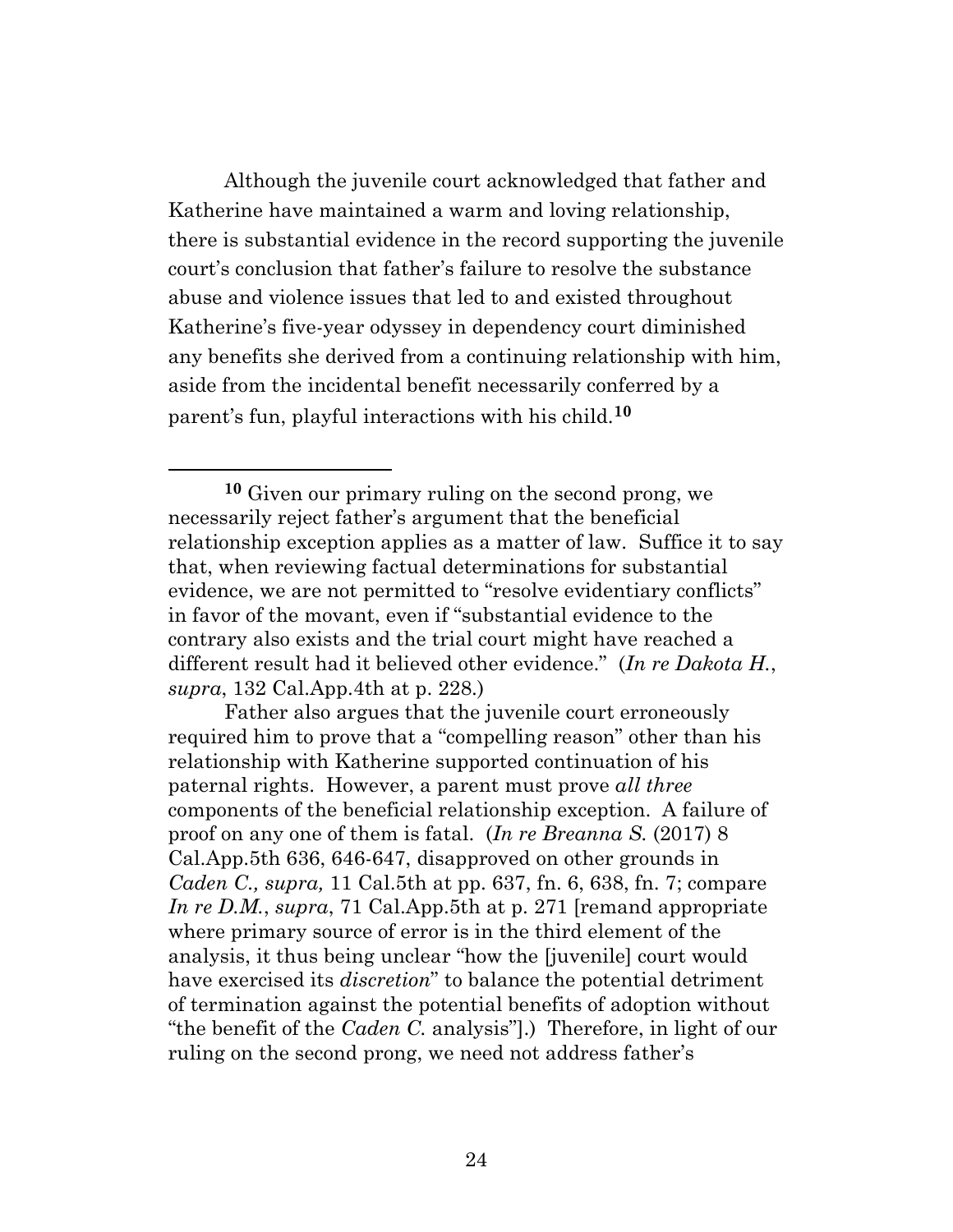#### **DISPOSITION**

The juvenile court's order is affirmed.

CRANDALL, J.**\***

We concur:

#### ROTHSCHILD, P. J.

CHANEY, J.

<sup>&</sup>quot;compelling reason" contention. (*In re Daniel G.* (2004) 120 Cal.App.4th 824, 833, fn. 4 [when an appeal can be definitively resolved on one basis, the reviewing court need not reach an appellant's alternative contentions].)

**<sup>\*</sup>** Judge of the San Luis Obispo County Superior Court, assigned by the Chief Justice pursuant to article VI, section 6 of the California Constitution.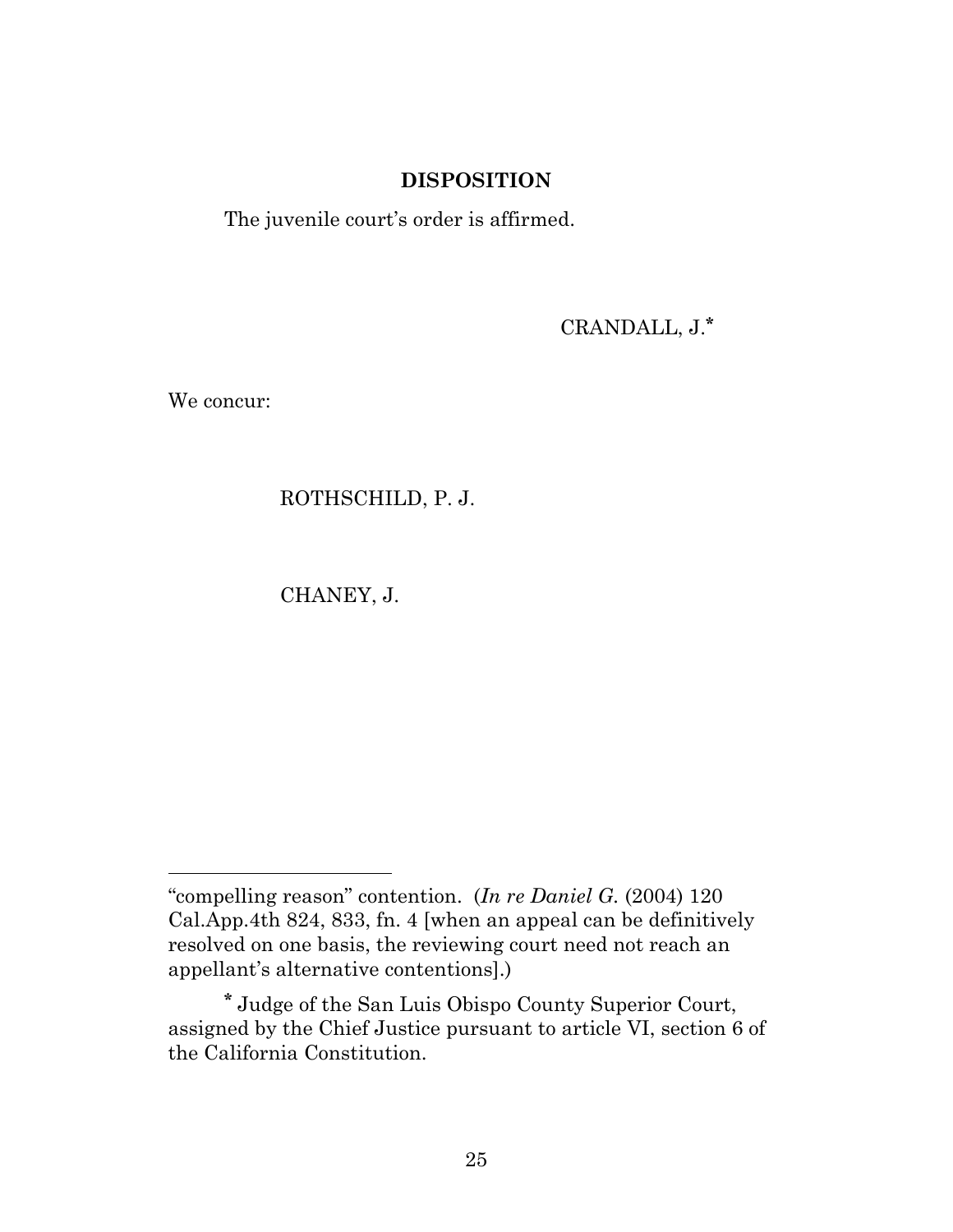Filed 2/17/22

# **CERTIFIED FOR PUBLICATION**

#### IN THE COURT OF APPEAL OF THE STATE OF CALIFORNIA

#### SECOND APPELLATE DISTRICT

## DIVISION ONE

In re KATHERINE J.,

a Person Coming Under the Juvenile Court Law.

LOS ANGELES COUNTY DEPARTMENT OF CHILDREN AND FAMILY SERVICES,

Plaintiff and Respondent,

v.

NICHOLAS J.,

Defendant and Appellant.

B313191

 (Los Angeles County Super. Ct. No. DK17951)

 ORDER MODIFYING OPINION AND DENYING REHEARING, CERTIFYING OPINION FOR PUBLICATION; NO CHANGE IN JUDGMENT

THE COURT:

It is ordered that the opinion filed on January 20, 2022, be modified as follows: